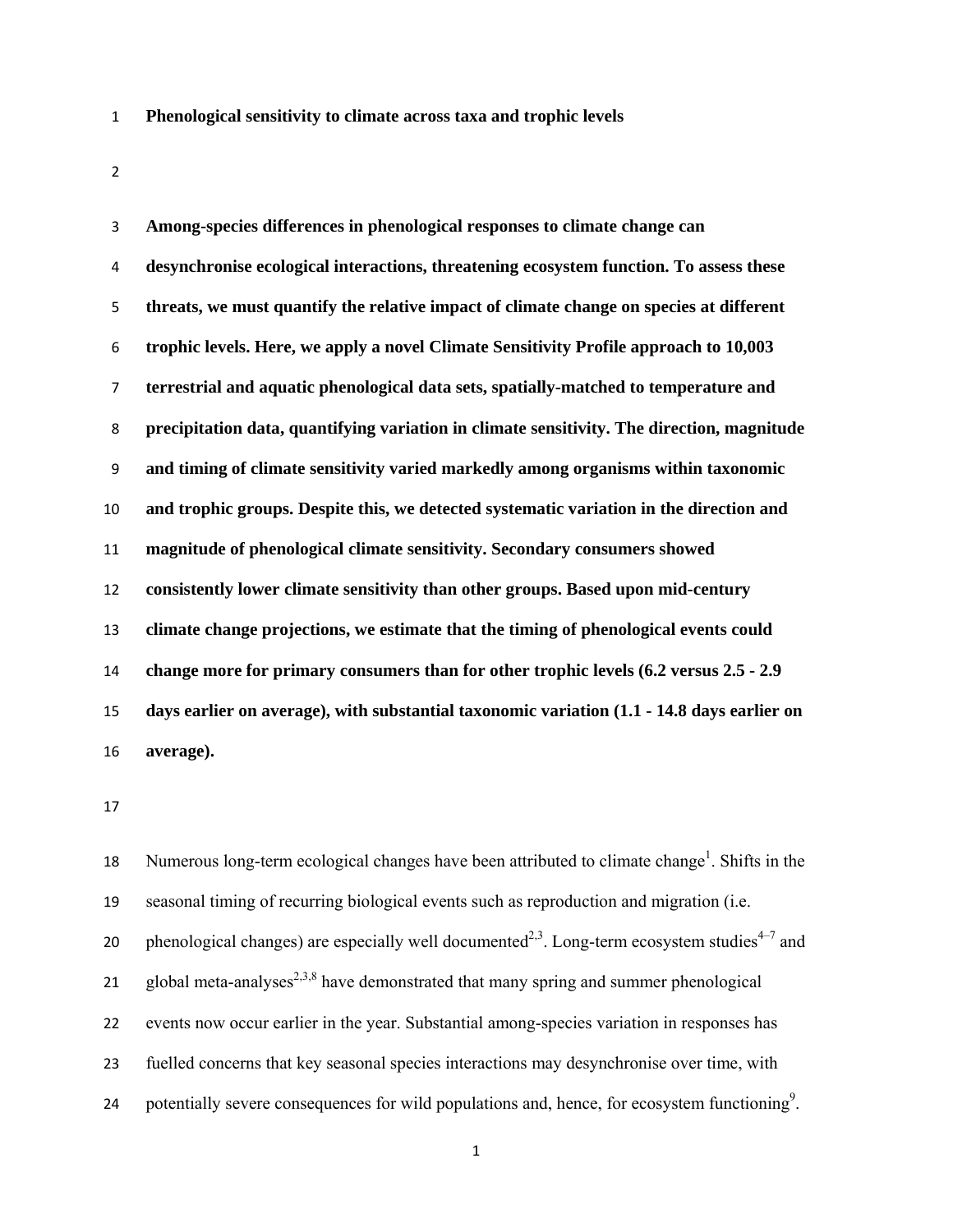Identifying systematic taxonomic and trait-based differences in phenological climate sensitivity (i.e. change in seasonal timing per unit change in climatic conditions) would have significant socio-ecological implications. This would afford some predictability to future ecological outcomes and would identify species that represent effective sentinels of climate impact, facilitating the development of indicators and estimates of vulnerability for 31 conservation and national adaptation programmes <sup> $10-12$ </sup>. Unfortunately, such generalisations are currently elusive.

#### **Analytical approach and data sets**

Among-species differences in phenological change may arise from two aspects of climate sensitivity. Firstly, variation may reflect differences in physiological and behavioural responses, microclimate use, and the importance of non-climate related cues, such as 38 photoperiod<sup>13</sup> or resource availability<sup>14</sup>. Therefore, even when species have the same seasonal period (window) for which they are most sensitive to climate change, they show different phenological responses to a given climatic change. Secondly, co-occurring species may vary in their seasonal periods of climate sensitivity, each typified by different levels of directional 42 climate change<sup>15–17</sup>. We conceptualise these two aspects of phenological responses as species- (or population-) specific Climate Sensitivity Profiles (CSPs, Fig. 1). The CSP approach differs fundamentally from attempts to identify single "critical" seasonal periods 45 within which climatic change most strongly affects seasonal events<sup>17</sup>, by quantifying the full range of phenological responses to seasonal climatic change. We ask "*How sensitive are phenological events to temperature and precipitation change at different times of year?*". By applying this approach to a large, taxonomically-diverse national-scale data set, we discern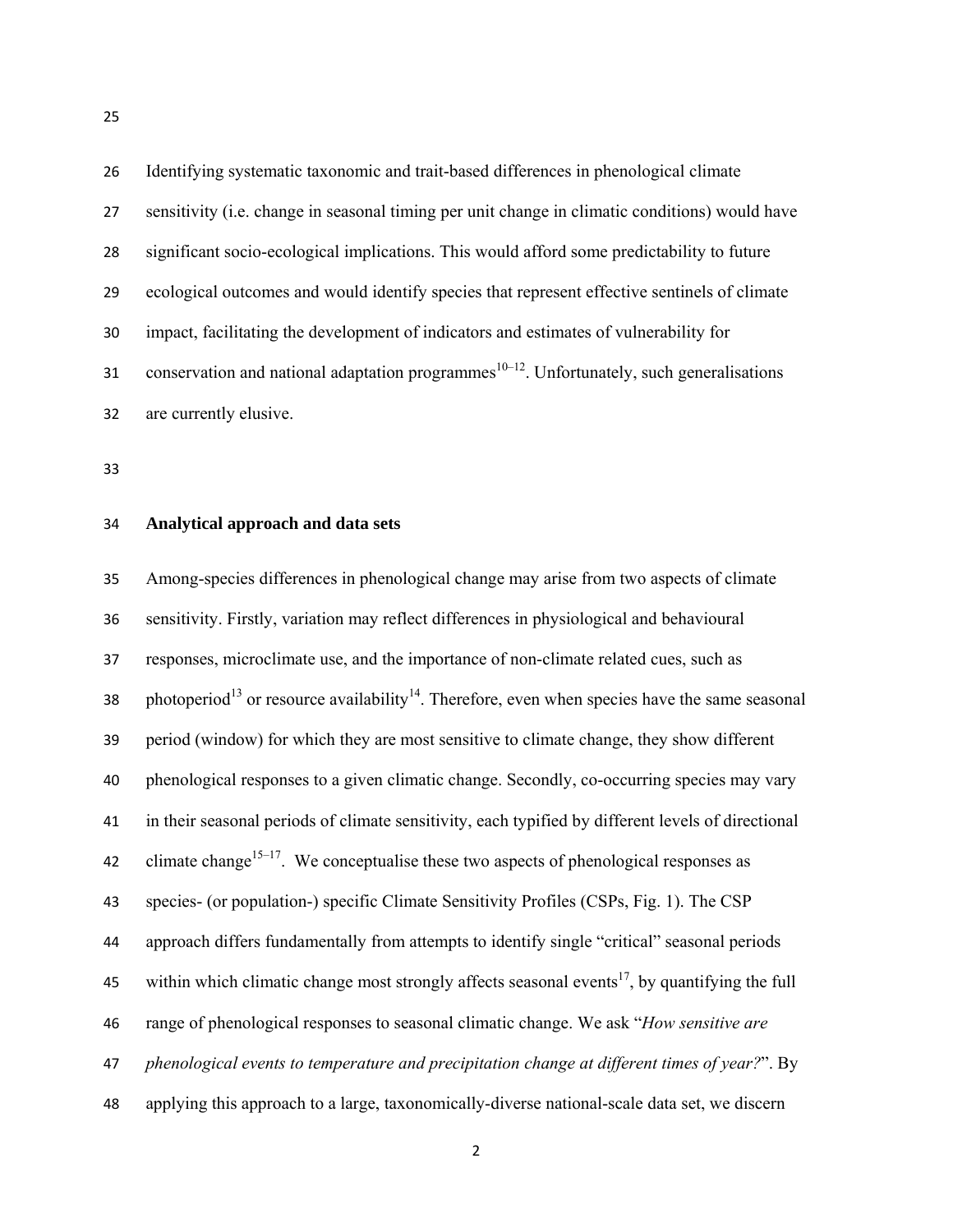coherent patterns within a multitude of idiosyncratic biological climate-responses. We assess whether systematic differences in climate sensitivity underpin differences in phenological 51 change among taxonomic and trophic groups in the  $UK<sup>8</sup>$ .

We elected against using published climate responses that may be biased in favour of species 54 showing an effect. Instead, we analysed 10,003 long-term ( $\geq$ 20 year) phenological time series for 812 marine, freshwater and terrestrial taxa over the period 1960-2012. Our data set aggregates many of the UK's foremost long-term biological monitoring schemes (Supplementary Table 1), including phenological information on amphibians (spawning), birds (egg laying, migration), planktonic crustaceans (population peaks), fish (spawning, migration), insects (flight periods), mammals (birth dates), phytoplankton (population peaks) and plants (flowering, fruiting, leafing). These taxa represent three broad trophic levels: primary producers (phytoplankton, plants), primary consumers (granivorous birds, herbivorous insects, mammals, planktonic crustaceans) and secondary consumers (predatory amphibians, birds, fish, insects, mammals, planktonic crustaceans). We spatially-matched all 64 10,003 phenological time series with local temperature and precipitation data from a  $5\times5km$ resolution gridded data set, before statistically modelling the relationship between seasonal timing and climatic variables. Between 1960 and 2012 mean UK air temperatures increased in all months, and mean precipitation increased in most months (Fig. 2a).

Spatial variability in climatic change (Fig. 2b,c), necessitates local matching of phenological and climatic datasets rather than the use of regionally-averaged climate data (e.g. Central England Temperatures) or large-scale climatic indicators (e.g. North Atlantic Oscillation). We did not make the restrictive assumption that biological events would be related to annual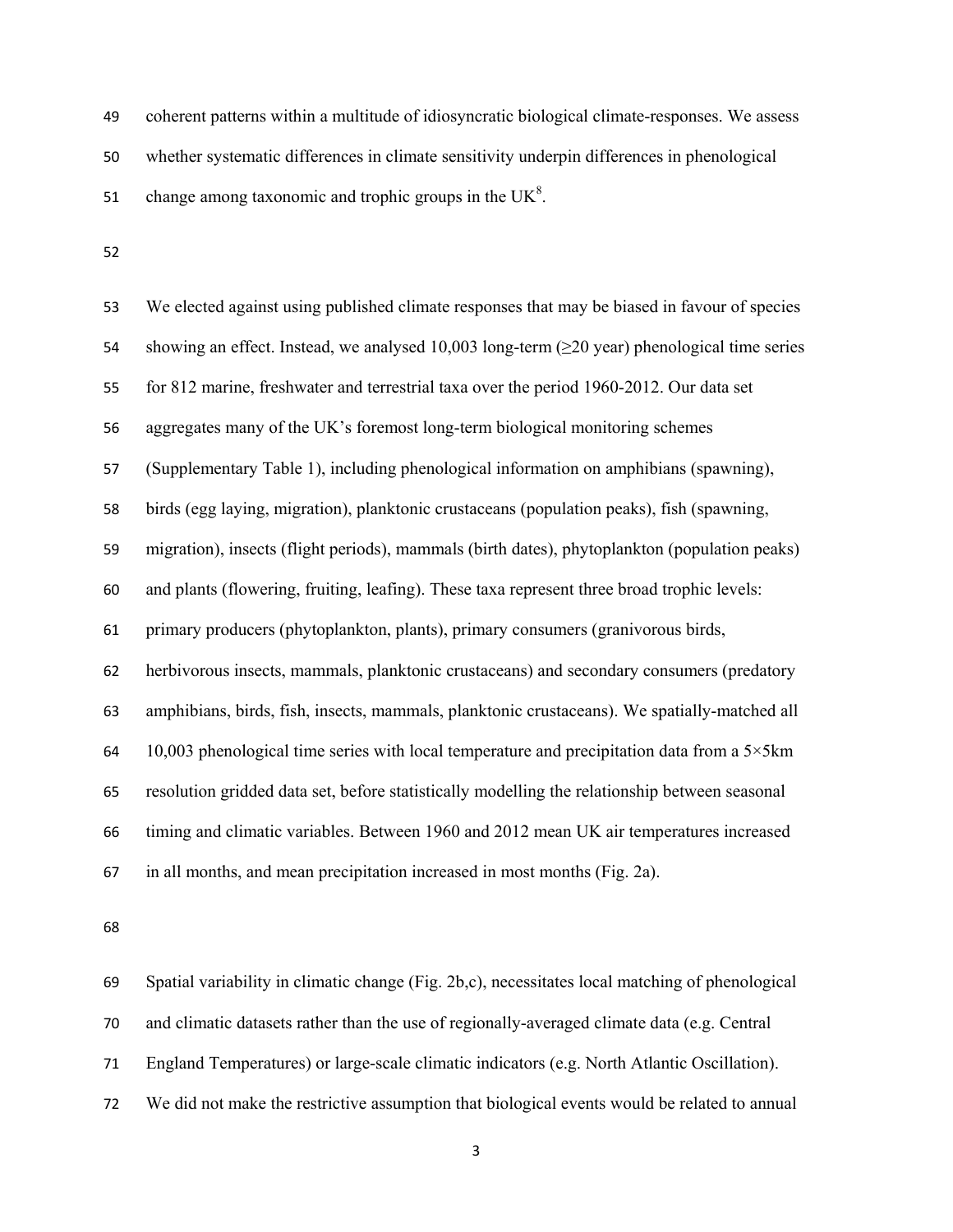mean climatic conditions, or to conditions within periods based upon calendar months. Our CSP approach identified seasonal periods within which climatic change has its most positive and negative correlations with phenology (hereafter referred to as upper and lower limits of climate sensitivity, respectively). We could identify, for each phenological series, up to two seasonal periods within which climatic variation had a significant correlation with seasonal timing. The method was flexible enough to 1) allow situations in which climatic variation within only a single period had a significant correlation, and 2) identify seasonal windows ranging from a few days to a whole year in length. Our analysis captured the idiosyncrasies of phenological responses, allowed their categorisation into generic types of climate response, and is consistent with current biological understanding of climate-phenology 83 relationships $15,16$ .

# **Climate response-types in the UK**

CSPs fall into three categories. The qualitative type of climate-phenology correlation (positive or negative) may remain consistent, irrespective of when in the year climatic change occurs. In this case only the magnitude of the phenological response differs with the time of year at which climatic variables change. The climate-phenology correlation may be consistently negative (CSP type I, Fig. 1, red curve) or positive (CSP type III, Fig. 1, blue curve). Alternatively, opposing correlations between seasonal climatic change and the timing of biological events may exist i.e. the direction and magnitude of the phenological response varies (CSP type II, Fig. 1, orange curve). We determined CSPs for responses to temperature 94 ( $CSP_{temp}$ ) and precipitation ( $CSP_{precup}$ ).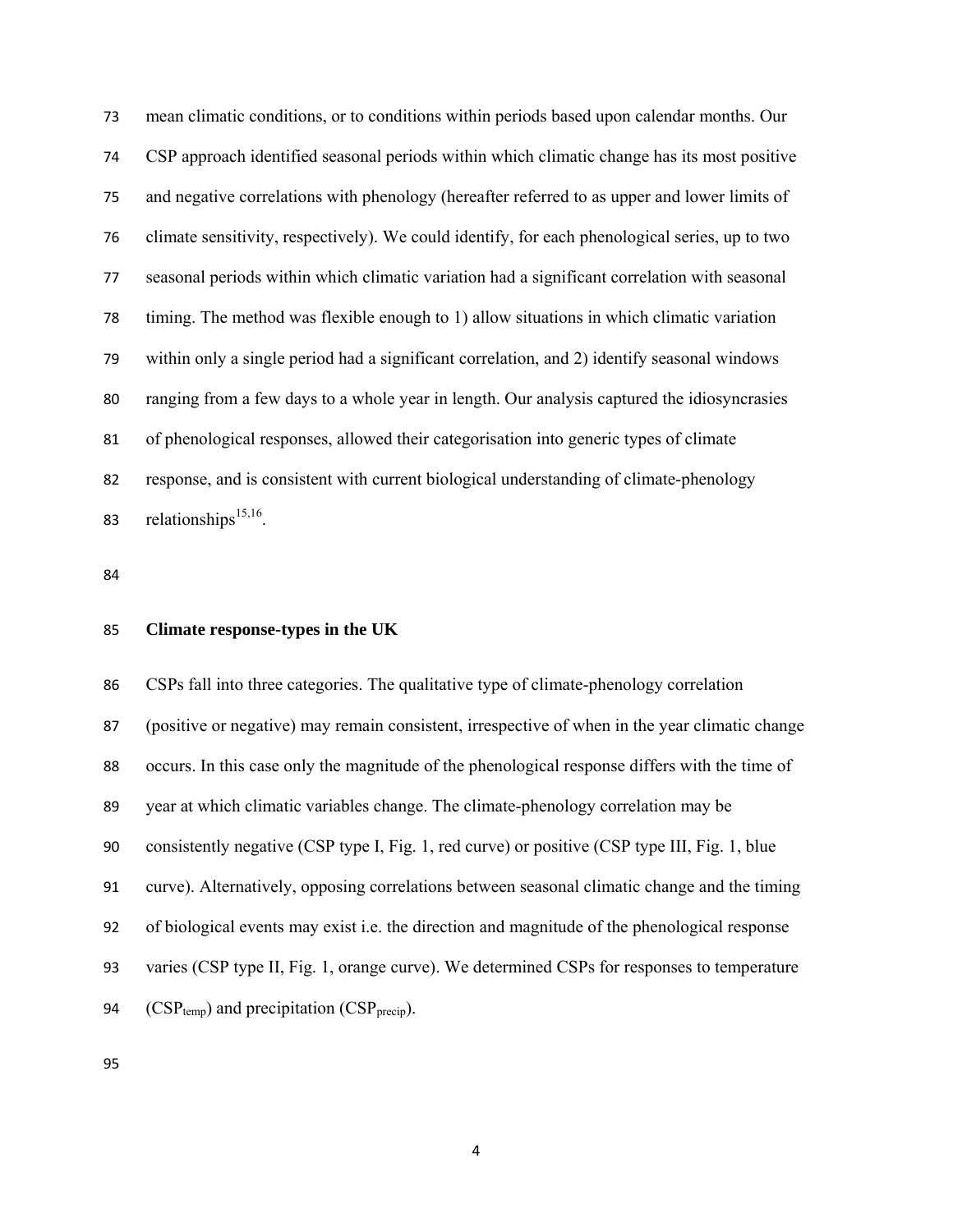Focusing on temperature, CSP type II was most common (Extended Data Table 1, 69.7 % of phenological series): seasonal events were advanced by (i.e. negatively correlated with) warming during one period of the year, and delayed by (i.e. positively correlated with) warming in another period. After multiple testing correction, 44.8% of the observed phenological advances (but only 1.0% of delays) with warming were statistically significant (P<0.05). CSP type I was the next most common response-type: warming in different seasonal windows was consistently correlated with earlier seasonal events (i.e. negative correlations, 24.7% of series). In this case the lower and upper limits of CSPs represent the "strongest" and "weakest" phenological advances with warming, respectively, and 58.1% of the "strongest" responses were statistically significant (P<0.05, correcting for multiple testing).

Phenological events most commonly demonstrated opposing (Fig. 1, CSP type II, 53.0% of series) or consistently positive (Fig. 1, CSP type III, 28.0% of phenological series) correlations with increasing seasonal precipitation. Though delayed phenological events may commonly be associated with higher precipitation (81.0% of events show this type of response), few of these associations were significant (Extended Data Table 1).

# **Climate sensitivity at the UK-scale**

We matched each phenological series with four climate variables: mean temperature during 116 the seasonal windows at the upper and lower limits of  $CSP_{temp}$ , and similarly-averaged 117 precipitation data for the seasonal windows at the upper and lower limits of  $CSP<sub>precip</sub>$ . We then combined all 10,003 phenological series and their matched climate data, and modelled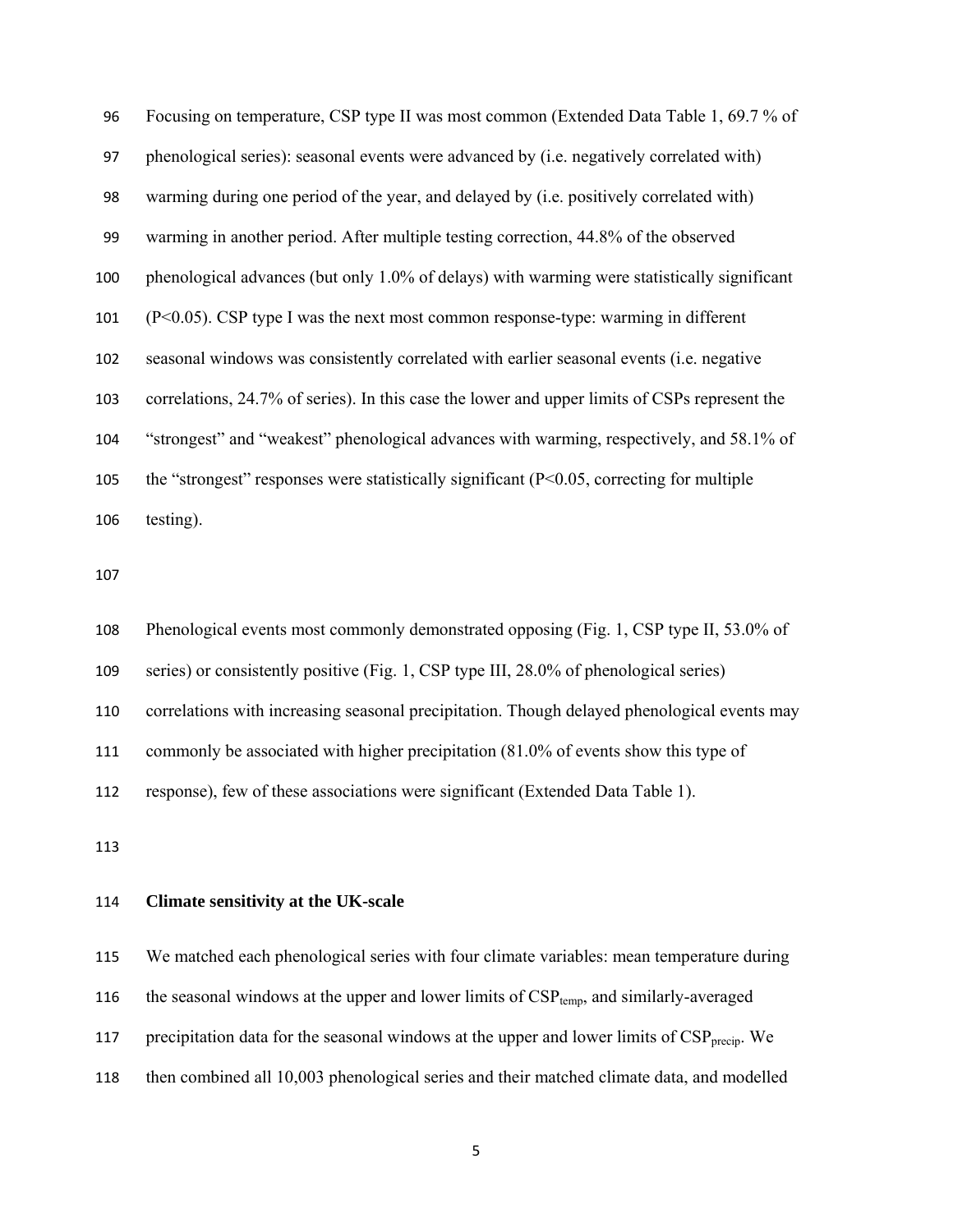the relationships between seasonal timing and climate variables using linear mixed effects (LME) models. Initially we fitted a "global" model to quantify upper and lower limits of temperature and precipitation sensitivity, averaged across all phenological events. Marine plankton data were excluded at this stage, due to a lack of precipitation data.

124 Most phenological events occurred earlier with seasonal warming (average rate -2.6 days °C<sup>-</sup>  $\frac{1}{1}$ , Fig. 3a, Extended Data Table 2). Variation in the strength of this correlation was similar among sites and species (random-effects variances in site and species level seasonal timing – temperature slopes were 2.1 and 1.9, respectively). Some phenological events occurred later 128 with seasonal warming (Fig. 3a) though, in other cases, the upper limit of  $CSP_{temp}$  was in fact a "weak" advance with warming. The upper limit of temperature sensitivity was more variable among species than sites (random effects variances in species and site level seasonal timing – temperature slopes were 2.3 and 0.4, respectively). Averaged across species and populations, temperature responses were most consistent with CSP type II.

Most phenological events showed opposing responses to increasing seasonal precipitation (Fig. 1, CSP type II). The tendency for delays with rising precipitation was greatest: the 136 average upper limit of  $CSP_{\text{precip}}$  exceeded the lower limit (1.4 days mm<sup>-1</sup> and -0.4 days mm<sup>-1</sup>, 137 respectively, Fig. 3b, Extended Data Table 2). The upper limit of  $CSP<sub>precin</sub>$  was more variable among species than sites (species and site level random-effects variances in the seasonal timing – precipitation slopes were 1.9 and 1.2, respectively). The fitted climate-phenology model was better supported by the data than a year-only model with the same random effects structure (delta-AIC 293,516). This indicates the presence of real associations between climate and seasonality, rather than purely spurious correlations due to shared temporal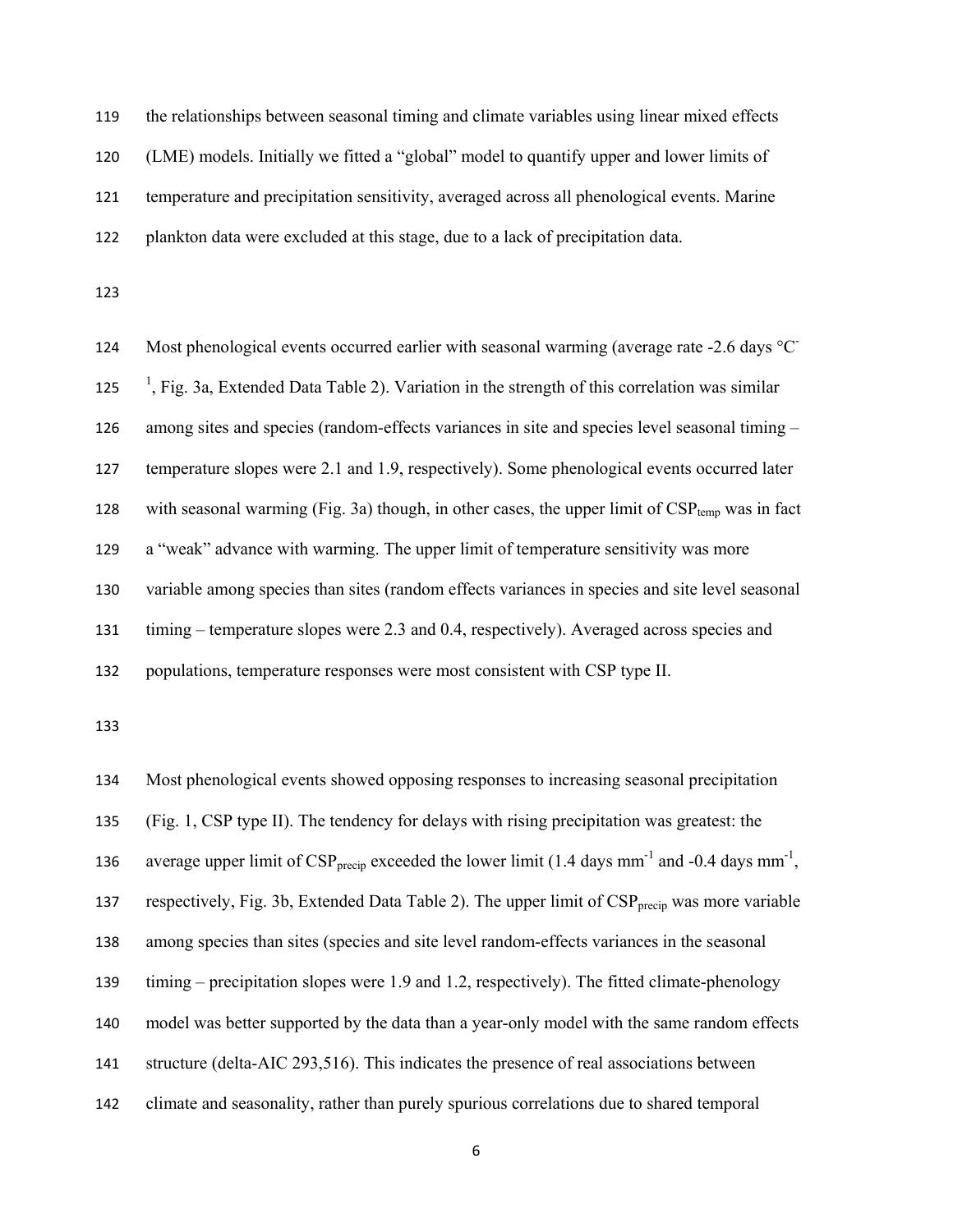trends. Average sensitivity to temperature was very similar in the model that included marine plankton data, but excluded precipitation effects (Supplementary Discussion, Extended Data Fig. 1).

# **Taxonomic and trophic group sensitivity**

We tested the hypothesis that the limits of seasonal climate sensitivity differ coherently among taxonomic groups by including a fixed-effect interaction between taxonomic group 150 and each climatic variable (Fig. 4, Extended Data Table 2). The lower limit of  $CSP_{temp}$  was negative for all groups ("earliness" with warming), the strongest responses being found for plants, freshwater phytoplankton, insects and amphibians (4.3, 4.1, 3.7 and 3.4 days earlier  $\degree$ C<sup>-1</sup>, respectively). Upper limits of CSP<sub>temp</sub> indicated that freshwater phytoplankton and mammals experienced the greatest phenological delays with seasonal warming (2.9 and 2.0 155 days later  ${}^{\circ}C^{-1}$ , respectively) but that plants showed little evidence of such delays. The strongest phenological delays with rising seasonal precipitation were found for freshwater 157 phytoplankton and insects  $(2.5 \text{ and } 2.2 \text{ days later mm}^{-1})$ , respectively), while freshwater phytoplankton also exhibited the strongest phenological advances with rising precipitation 159 during other seasonal windows  $(1.1 \text{ days earlier mm}^{-1})$ . Average temperature and precipitation responses were consistent with a CSP type II in most cases. There was considerable within-group variability in sensitivity.

We examined trophic-level differences in climate sensitivity by including this in interaction 164 with each climate variable in the global model. The lower limit of  $CSP_{temp}$  showed greater systematic variation among trophic levels than the upper limit (Fig. 3c,e). The tendency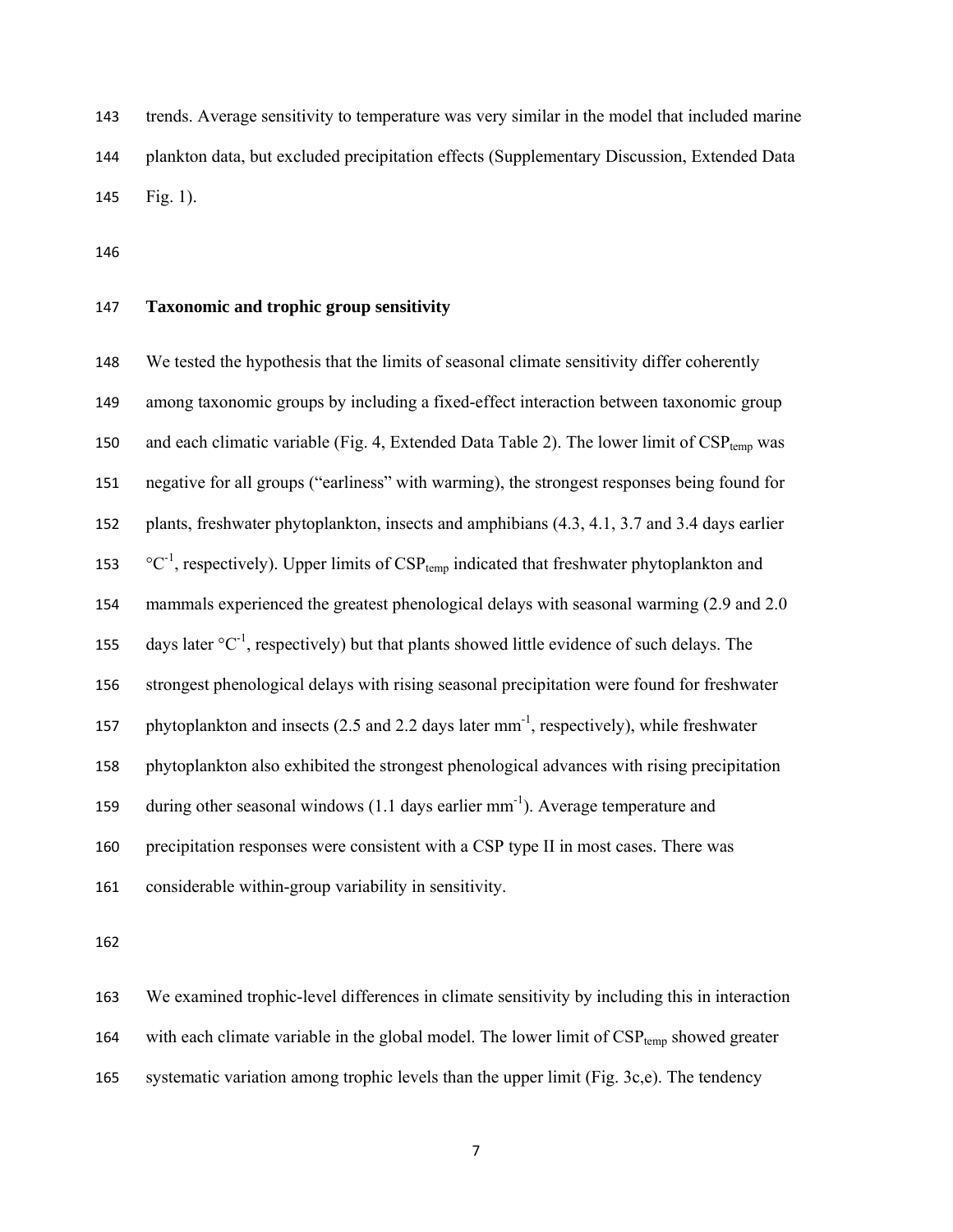| 166 | towards "earliness" with seasonal warming was strongest at lower trophic levels (-4.1, -3.7)             |  |  |
|-----|----------------------------------------------------------------------------------------------------------|--|--|
| 167 | and -1.9 days $^{\circ}C^{-1}$ for primary producers, primary consumers and secondary consumers,         |  |  |
| 168 | respectively, Extended Data Table 2), consistent with observations of more rapid                         |  |  |
| 169 | phenological changes at lower trophic levels, in the $UK8$ . Conversely, the lower limit of              |  |  |
| 170 | $CSP_{\text{mecip}}$ varied less among trophic levels than the upper limit (Fig. 3d,f). The tendency for |  |  |
| 171 | later seasonal events with higher seasonal precipitation was greater for primary producers and           |  |  |
| 172 | primary consumers (1.8 and 2.2 days mm <sup>-1</sup> on average, respectively) than for secondary        |  |  |
| 173 | consumers $(1.0 \text{ days mm}^{-1})$ . Variations in climate sensitivity were described more           |  |  |
| 174 | parsimoniously by taxonomic groups than by trophic levels (AICs of taxonomic and trophic-                |  |  |
| 175 | level models 3237611 and 3238061, respectively).                                                         |  |  |
| 176 |                                                                                                          |  |  |
| 177 | Results were little-affected when analysing only pre- and post-1980 data, to minimise among-             |  |  |
| 178 | group variation in time series length, and after Monte Carlo re-sampling to assess the                   |  |  |
| 179 | potential effects of taxonomic bias (Supplementary Discussion, Extended Data Figs. 2-4).                 |  |  |
| 180 | The same qualitative trophic-level differences in climate sensitivity were apparent when                 |  |  |
| 181 | including marine plankton data in a temperature-only LME model (Supplementary                            |  |  |
| 182 | Discussion, Extended Data Fig. 1). In contrast to trophic-level differences in the magnitude of          |  |  |
| 183 | sensitivity, there was little evidence of similar variation in the seasonal timing of climate            |  |  |
| 184 |                                                                                                          |  |  |
|     | sensitivity (Supplementary Discussion, Extended Data Figs. 5-7).                                         |  |  |

# **Estimating future change**

Overall, "net", phenological responses to climatic change combine potentially-opposing responses to conditions in different seasonal periods. We estimated "net" responses by the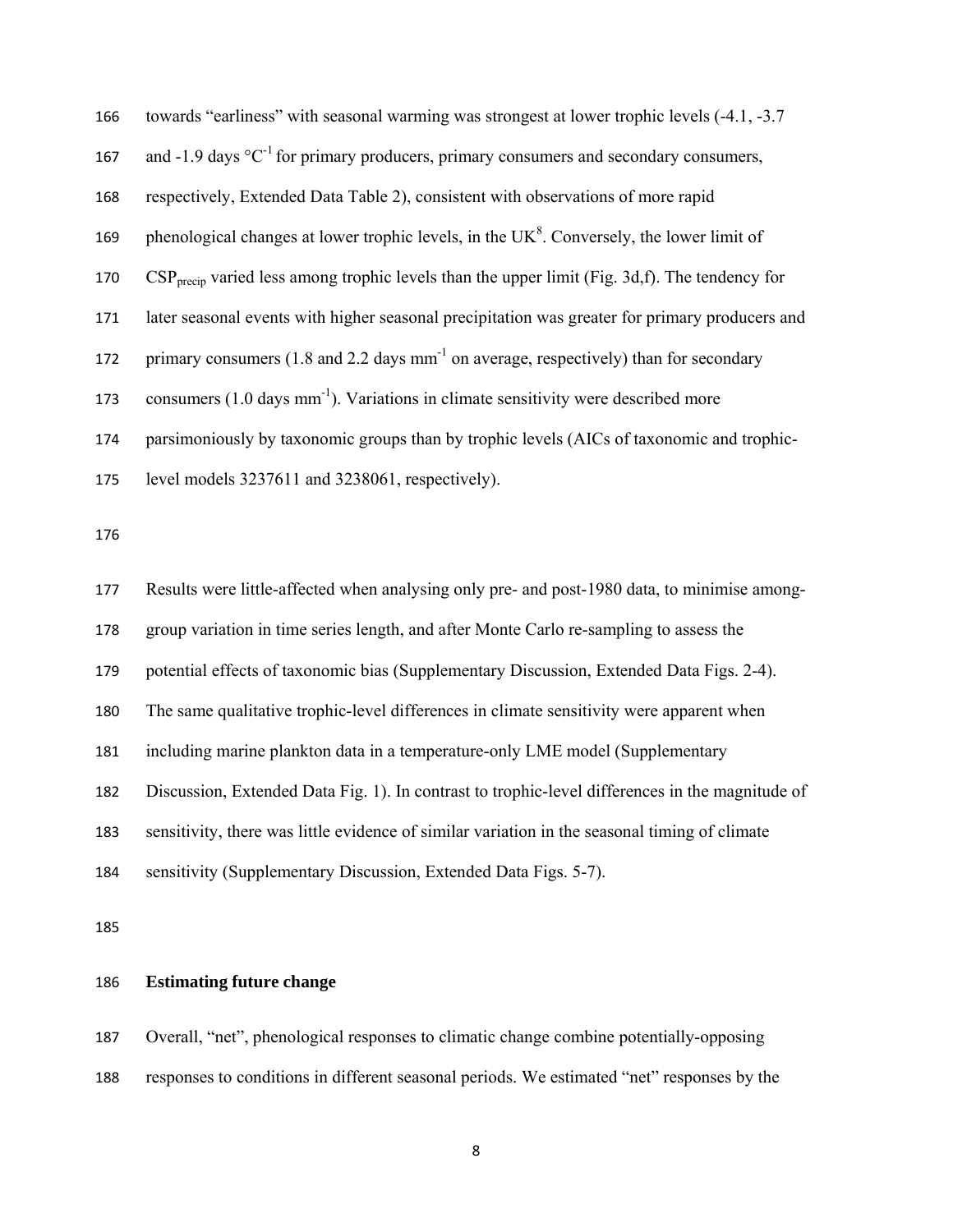2050s by applying our fitted models to UKCP09 probabilistic projections (bias-corrected relative to a 1961-90 baseline) of temperature and precipitation change under low, medium and high emissions scenarios. Rather than predicting the *absolute* timing of future phenological events, we contrasted possible *changes* in seasonal timing among organism groups based upon established climate scenarios and contemporary patterns of climate sensitivity. Estimated average phenological changes for primary producers and secondary consumers were less than those for primary consumers (Fig. 5a). This occurred because, averaged across species, the opposing climate responses of primary producers and secondary consumers are more similar in magnitude than are those for primary consumers (Fig. 3), effectively "cancelling each other out". Our models suggest greater average advances for crustacea, fish and insects than for other groups, such as freshwater phytoplankton, birds and mammals (Fig. 5b). However, response-variation is high for crustacea (Fig. 5b).

#### **Discussion**

In the UK, phenological climate sensitivity varies greatly, suggesting effects of locally-204 varying non-climatic drivers such as population structure<sup>18</sup>, resource availability<sup>19</sup> and 205 adaptation<sup>20</sup>. This is relevant to the use of phenological change as a tangible climate change 206 indicator<sup>1,21</sup>. Mediators of phenological climate sensitivity are only known locally for some 207 of the groups in our data set e.g. nutrient availability (freshwater phytoplankton)<sup>22</sup>. However, for others, the climate sensitivity of different biological traits is known to be mediated by 209 alternative drivers<sup>23,24</sup>. High climate-response variability necessitates wide site and species coverage in long-term monitoring schemes aiming to develop robust aggregate indicators of 211 change<sup>21</sup>. Since climatic conditions are more spatially-variable across broader geographic domains, site-level replication of phenological monitoring is particularly important when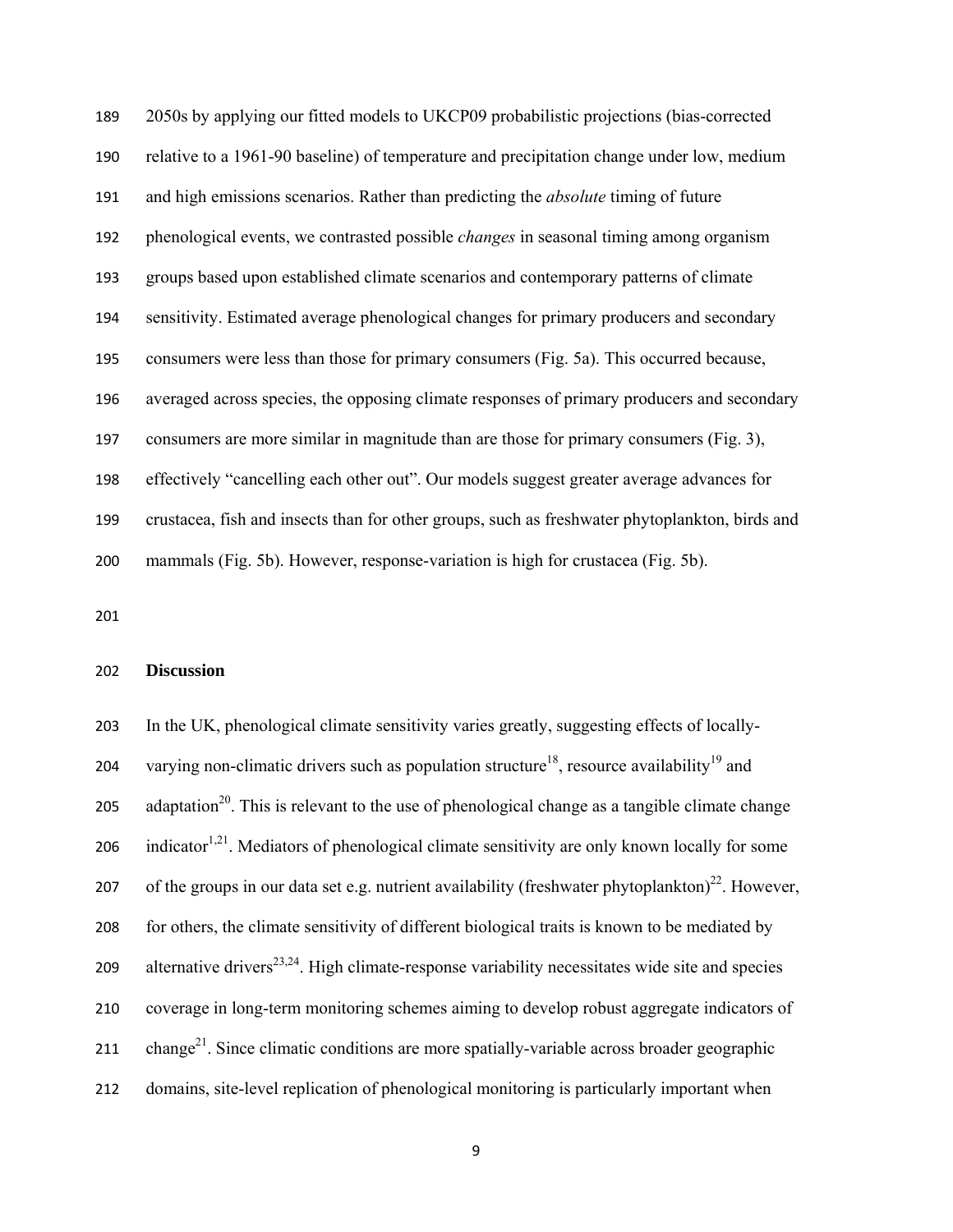interpreting phenology at continental to global scales. In the UK, average responses for fish and insects appear to provide climate-indicator potential. These groups show consistently strong phenological advances with seasonal warming, and only weak opposing responses, resulting in relatively large (net) changes in seasonal timing. Interpretation of phenological changes for other groups is more complex. For example, freshwater phytoplankton show strong evidence of opposing phenological responses to climatic variation at different times of year and these are near-equivalent in magnitude, such that estimated net changes are negligible. This highlights that long-term observations represent the net effect of potentially-221 opposing biological responses<sup>25</sup>. To fully capitalise on the indicator potential of phenological change, we must advance mechanistic understanding of responses to potentially opposing climate and non-climate drivers.

Despite this variability, we identified coherent patterns in climate sensitivity among the idiosyncratic responses of many wild plant and animal populations. For the first time we show that, on average, trophic levels differ in the magnitude of seasonal climate sensitivity, but not the time-of-year within which climatic change has its most pronounced effects. This may be a key mechanism underpinning observations of trophic level differences in 230 . phenological change in the  $UK<sup>8</sup>$ . Lower trophic levels demonstrated more pronounced variation in their sensitivity to changing temperature and precipitation at different times of year, and stronger phenological responses to climatic change during defined (taxon- and population-specific) seasonal periods.

In response to climatic changes projected for the 2050s, relative changes in seasonal timing are likely to be greatest for primary consumers, particularly in the terrestrial environment.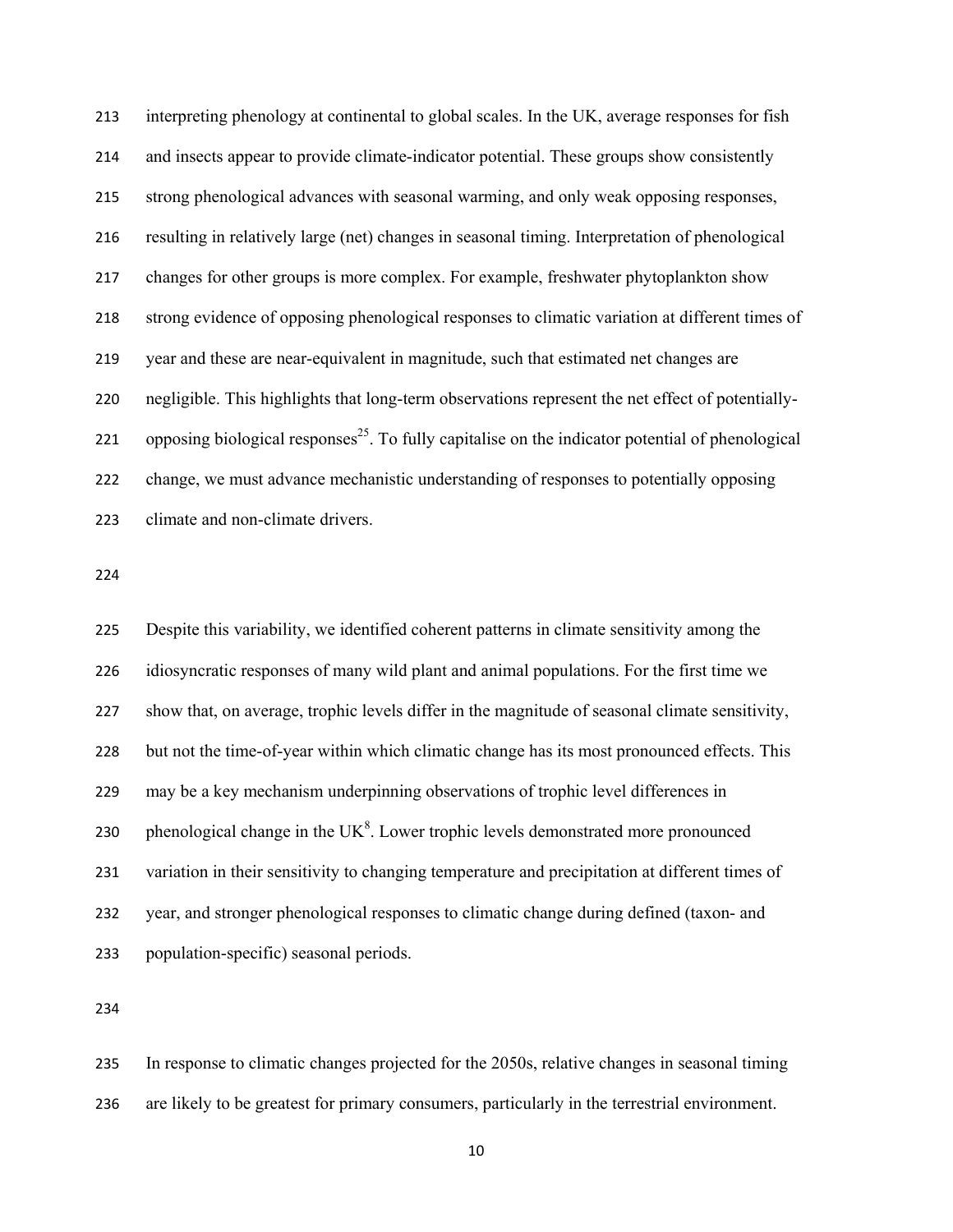The difference in magnitude between opposing climate responses is greatest for primary consumers, resulting in greater "net" change. Our approach makes the simplifying assumption that climatic change has the overriding influence upon seasonality. Nevertheless, this suggests that systematic differences in climate sensitivity could result in widespread phenological desynchronisation. However, factors that shape phenological climate-responses introduce uncertainty into projections of future phenological change. These results should catalyse research to improve predictive capacity in the face of multiple environmental and demographic drivers that not only mediate rates of change, but might also confer resilience to desynchronisation e.g. population density-dependence<sup>26</sup>, compensatory range shifts<sup>27</sup>, and the 246 formation of novel inter-specific interactions<sup>28,29</sup>. These findings also underscore the importance of developing our capacity to manage ecosystems within a "safe operating space" 248 with respect to the likely impacts of projected climate change<sup>30</sup>.

**Supplementary Information** is linked to the online version of the paper at

www.nature.com/nature.

# **Acknowledgements**

This work was funded by Natural Environment Research Council (NERC) grant

NE/J02080X/1. We thank Owen Mountford (CEH) for assigning species traits for plants,

Heidrun Feuchtmayr (CEH) for extracting plankton data for analysis and Nikki Dodd (James

- Hutton Institute) for air and water temperature data from the Tarland Burn. We also thank
- Paul Verrier, the staff and many volunteers and contributors, including the Scottish
- Agricultural Science Agency, to the Rothamsted Insect Survey (RIS) over the last half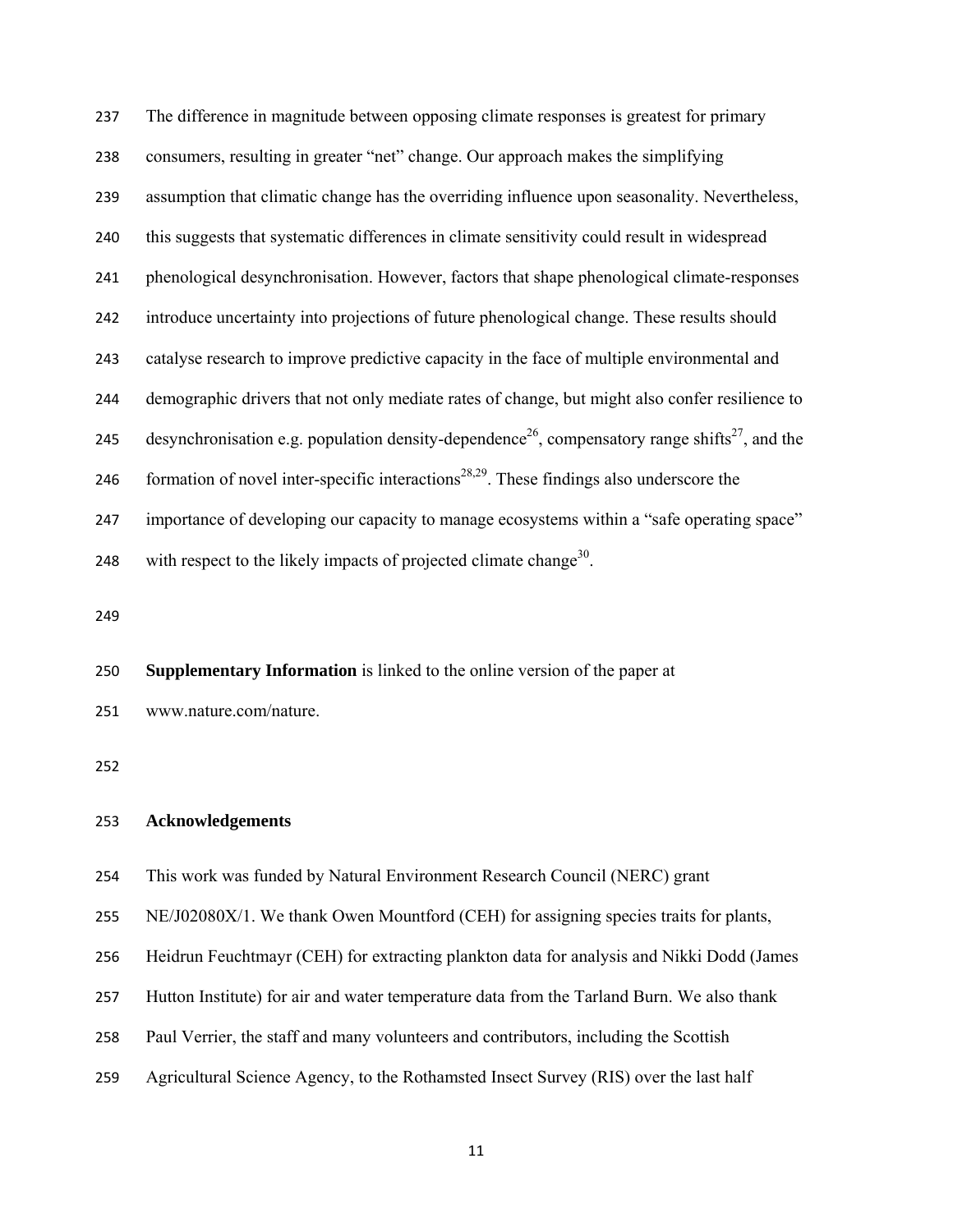century. The RIS is a National Capability strategically funded by BBSRC. The consortium

represented by the authorship list hold long-term data that represent a considerable

investment in scientific endeavour. Whilst we are committed to sharing these data for

scientific research, users are requested to collaborate before publication of these data to

ensure accurate biological interpretation. We thank four referees for their comments.

# **Author Contributions**

SJT and SW conceived and co-ordinated the study, and led writing of the manuscript. PAH developed the analysis routine and wrote statistical code to be applied to all data sets. DH extracted all climatic and sea surface temperature data. IDJ and EBM calculated water temperatures for lakes and streams, respectively. SJT, JRB, MSB, SB, PH, TTH, DJ, DIL, EBM and DM led analysis of specific data sets using code from PAH. SA, PJB, TMB, LC, THC-B, CD, ME, JME, SJGH, RH, JWP-H, LEBK, JMP, THS, PMT, IW and IJW derived phenological data for analysis, advised on interpretation, and assisted in assigning species traits. All co-authors commented on the manuscript.

#### **Author Information**

- 277 Stephen J. Thackeray<sup>1</sup>, Peter A. Henrys<sup>1</sup>, Deborah Hemming<sup>2</sup>, James R. Bell<sup>3</sup>, Marc S.
- 278 Botham<sup>4</sup>, Sarah Burthe<sup>5</sup>, Pierre Helaouet<sup>6</sup>, David Johns<sup>6</sup>, Ian D. Jones<sup>1</sup>, David I. Leech<sup>7</sup>,
- 279 Eleanor B. Mackay<sup>1</sup>, Dario Massimino<sup>7</sup>, Sian Atkinson<sup>8</sup>, Philip J. Bacon<sup>9</sup>, Tom M.
- 280 Brereton<sup>10</sup>, Laurence Carvalho<sup>5</sup>, Tim H. Clutton-Brock<sup>11</sup>, Callan Duck<sup>12</sup>, Martin Edwards<sup>6</sup>,
- *J. Malcolm Elliott*<sup>13</sup>, Stephen J. G. Hall<sup>14</sup>, Richard Harrington<sup>3</sup>, James W. Pearce-Higgins<sup>7</sup>,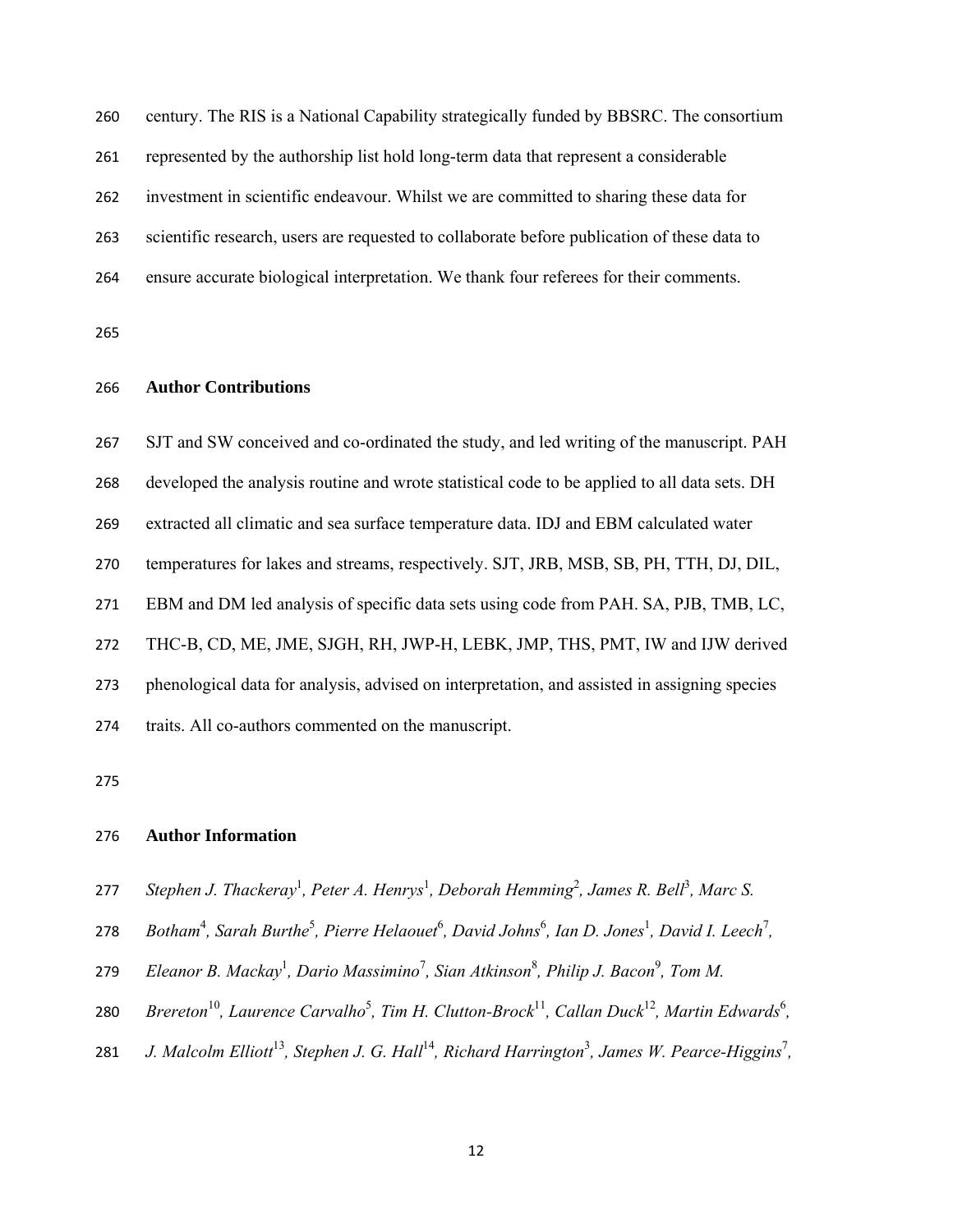- 282 *Toke T. Høye*<sup>15</sup>, Loeske E. B. Kruuk<sup>16,17</sup>, Josephine M. Pemberton<sup>16</sup>, Tim H. Sparks<sup>18,19</sup>, Paul
- 283 M. Thompson<sup>20</sup>, Ian White<sup>21</sup>, Ian J. Winfield<sup>1</sup> & Sarah Wanless<sup>5</sup>

- 1. Centre for Ecology & Hydrology, Lancaster Environment Centre, Library Avenue,
- Bailrigg, Lancaster, Lancashire, LA1 4AP, UK.
- 2. Met Office, FitzRoy Road, Exeter, Devon, EX1 3PB, UK.
- 3. Rothamsted Research, West Common, Harpenden, Hertfordshire, AL5 2JQ, UK.
- 4. Centre for Ecology & Hydrology, Maclean Building, Benson Lane, Crowmarsh Gifford,
- Wallingford, Oxfordshire, OX10 8BB, UK.
- 5. Centre for Ecology & Hydrology, Bush Estate, Penicuik, Midlothian, EH26 0QB, UK.
- 6. The Sir Alister Hardy Foundation for Ocean Science, The Laboratory, Citadel Hill,
- Plymouth, Devon, PL1 2PB, UK.
- 7. British Trust for Ornithology, The Nunnery, Thetford, Norfolk, IP24 2PU, UK.
- 8. The Woodland Trust, Kempton Way, Grantham, Lincolnshire, NG31 6LL, UK.
- 9. Futtie Park, Banchory, Aberdeen, AB31 4RX, UK.
- 10. Butterfly Conservation, Manor Yard, East Lulworth, Wareham, Dorset, BH20 5QP, UK.
- 11. Department of Zoology, University of Cambridge, Downing Street, Cambridge, CB2
- 3EJ, UK.
- 12. Sea Mammal Research Unit, Scottish Oceans Institute, East Sands, University of St
- Andrews, St Andrews, Fife, KY16 8LB, UK.
- 13. The Freshwater Biological Association, The Ferry Landing, Far Sawrey, Ambleside, Cumbria, LA22 0LP, UK.
- 14. University of Lincoln, Riseholme Hall, Riseholme Park, Lincoln, Lincolnshire, LN2 2LG, UK.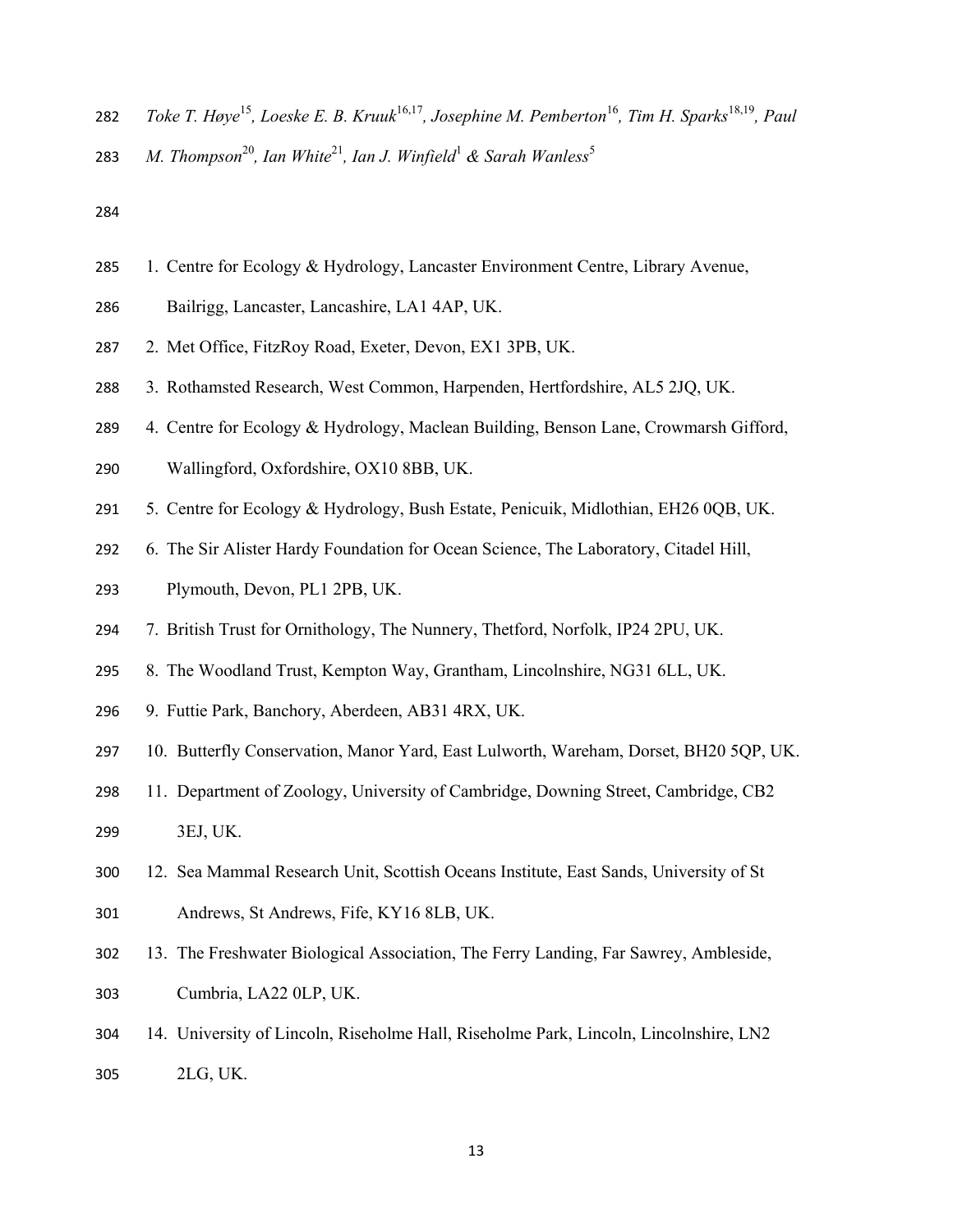- 15. Aarhus Institute of Advanced Studies, Department of Bioscience and Arctic Research
- Centre, Aarhus University, Høegh-Guldbergs Gade 6B, DK-8000 Aarhus C, Denmark.
- 16. Institute of Evolutionary Biology, School of Biological Sciences, University of Edinburgh, Edinburgh, EH9 3FL, UK.
- 17. Research School of Biology, The Australian National University, ACT 2612 Australia.
- 18. Faculty of Engineering and Computing, Coventry University, Priory Street, Coventry,
- CV1 5FB, UK.
- 19. Institute of Zoology, Poznań University of Life Sciences, Wojska Polskiego 71C, 60-625 Poznań, Poland.
- 20. University of Aberdeen, Lighthouse Field Station, George Street, Cromarty, Ross-shire, IV11 8YJ, UK.
- 21. People's Trust for Endangered Species, 15 Cloisters House, 8 Battersea Park Road, London SW8 4BG, UK.
- 
- Reprints and permissions information is available at www.nature.com/reprints. The authors
- declare no competing financial interests. Readers are welcome to comment on the online
- version of the paper. Correspondence and requests for materials should be addressed to SJT
- 323  $(sitr@ceh.ac.uk)$ .
- 

## **References**

1. IPCC. *Climate Change 2014: Impacts, Adaptation, and Vulnerability. Part A: Global and Sectoral Aspects. Contribution of Working Group II to the Fifth Assessment Report of the Intergovernmental Panel on Climate Change [Field, C.B., V.R. Barros, D.J. Dokken, K.J.* 1132 (Cambridge University Press, 2014).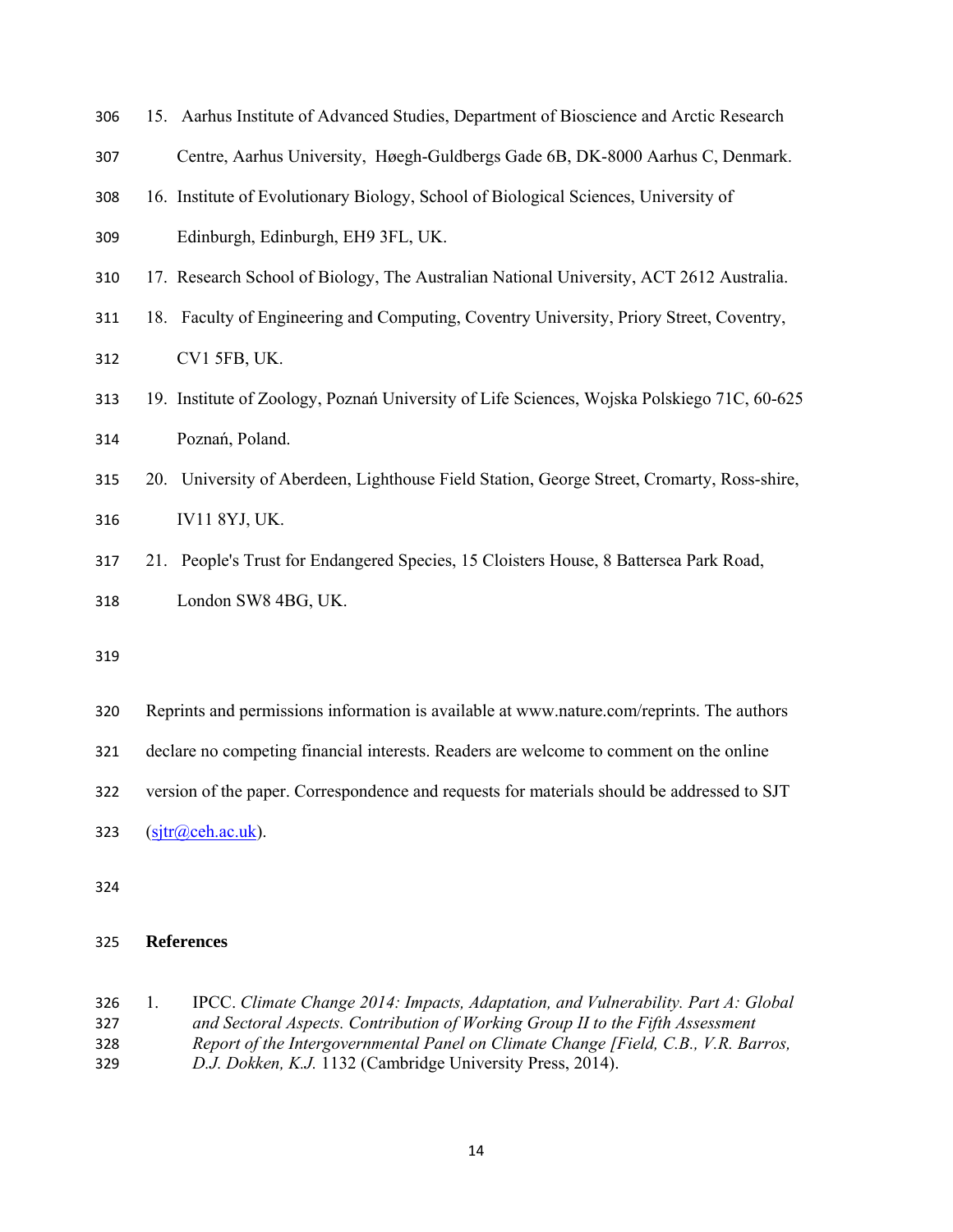2. Parmesan, C. & Yohe, G. A globally coherent fingerprint of climate change impacts across natural systems. *Nature* **421,** 37–42 (2003). 3. Root, T. L. *et al.* Fingerprints of global warming on wild animals and plants. *Nature* **421,** 57–60 (2003). 4. Both, C., van Asch, M., Bijlsma, R. G., van den Burg, A. B. & Visser, M. E. Climate change and unequal phenological changes across four trophic levels: constraints or adaptations? *J. Anim. Ecol.* **78,** 73–83 (2009). 5. Visser, M. E., Holleman, L. J. M. & Gienapp, P. Shifts in caterpillar biomass phenology due to climate change and its impact on the breeding biology of an insectivorous bird. *Oecologia* **147,** 164–172 (2006). 6. Burthe, S. *et al.* Phenological trends and trophic mismatch across multiple levels of a North Sea pelagic food web. *Mar. Ecol. Ser.* **454,** 119–133 (2012). 7. Jonsson, T. & Setzer, M. A freshwater predator hit twice by the effects of warming across trophic levels. *Nat. Commun.* (2015). doi:doi:10.1038/ncomms6992 8. Thackeray, S. J. *et al.* Trophic level asynchrony in rates of phenological change for marine, freshwater and terrestrial environments. *Glob. Chang. Biol.* **16,** 3304–3313 (2010). 9. Visser, M. E. & Both, C. Shifts in phenology due to global climate change: the need for a yardstick. *Proc. R. Soc. London Ser. B-Biological Sci.* **272,** 2561–2569 (2005). 10. Walpole, M. *et al.* Ecology. Tracking progress toward the 2010 biodiversity target and beyond. *Science* **325,** 1503–1504 (2009). 11. Butchart, S. H. M. *et al.* Global biodiversity: indicators of recent declines. *Science* **328,** 1164–1168 (2010). 12. Williams, S. E., Shoo, L. P., Isaac, J. L., Hoffmann, A. A. & Langham, G. Towards an Integrated Framework for Assessing the Vulnerability of Species to Climate Change. *PLoS Biol.* **6,** 2621–2626 (2008). 13. Post, E. & Forchhammer, M. C. Climate change reduces reproductive success of an Arctic herbivore through trophic mismatch. *Philos. Trans. R. Soc. B Biol. Sci.* **363,** 2367–2373 (2008). 14. Thackeray, S. J., Jones, I. D. & Maberly, S. C. Long-term change in the phenology of spring phytoplankton: species-specific responses to nutrient enrichment and climatic change. *J. Ecol.* **96,** 523–535 (2008). 15. Doi, H., Gordo, O. & Katano, I. Heterogeneous intra-annual climatic changes drive different phenological responses at two trophic levels. *Clim. Res.* **36,** 181–190 (2008).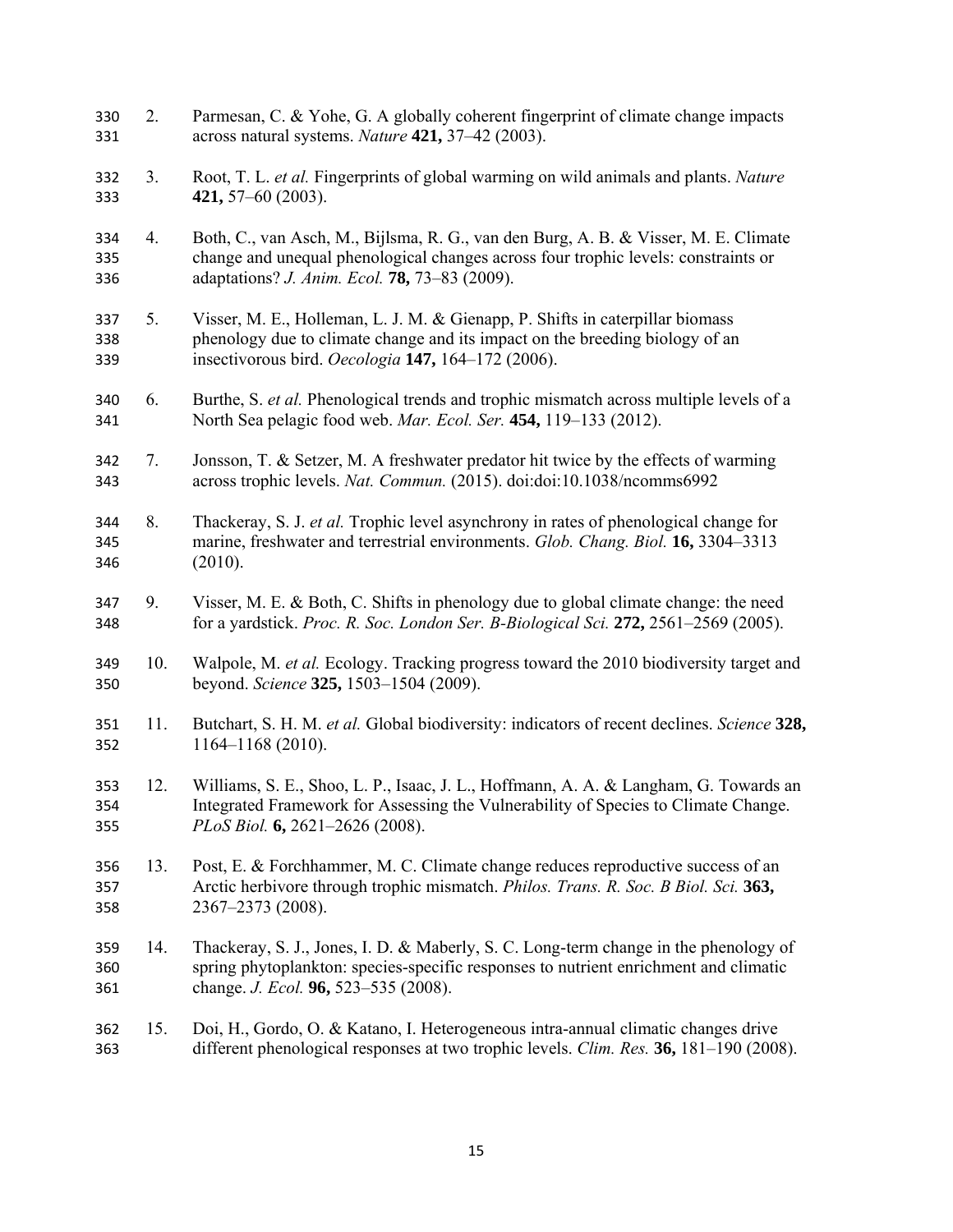16. Visser, M. E., van Noordwijk, A. J., Tinbergen, J. M. & Lessells, C. M. Warmer springs lead to mistimed reproduction in great tits (Parus major). *Proc. R. Soc. B-Biological Sci.* **265,** 1867–1870 (1998). 17. Van de Pol, M. & Cockburn, A. Identifying the Critical Climatic Time Window That Affects Trait Expression. *Am. Nat.* **177,** 698–707 (2011). 18. Ohlberger, J., Thackeray, S., Winfield, I., Maberly, S. & Vøllestad, L. When phenology matters: age–size truncation alters population response to trophic mismatch. *Proc. R. Soc. B-Biological Sci.* **281,** 20140938 http://dx.doi.org/10.1098/rspb.2014.0938 (2014). 19. Thackeray, S. J., Henrys, P. A., Jones, I. D. & Feuchtmayr, H. Eight decades of phenological change for a freshwater cladoceran: what are the consequences of our definition of seasonal timing? *Freshw. Biol.* **57,** 345–359 (2012). 20. Phillimore, A. B., Hadfield, J. D., Jones, O. R. & Smithers, R. J. Differences in spawning date between populations of common frog reveal local adaptation. *Proc. Natl. Acad. Sci. U. S. A.* **107,** 8292–8297 (2010). 21. Amano, T., Smithers, R. J., Sparks, T. H. & Sutherland, W. J. A 250-year index of first flowering dates and its response to temperature changes. *Proc. Biol. Sci.* **277,** 2451– 2457 (2010). 22. Feuchtmayr, H. *et al.* Spring phytoplankton phenology - are patterns and drivers of change consistent among lakes in the same climatological region? *Freshw. Biol.* **57,** 331–344 (2012). 23. Nussey, D. H., Clutton-Brock, T. H., Albon, S. D., Pemberton, J. & Kruuk, L. E. B. Constraints on plastic responses to climate variation in red deer. *Biol. Lett.* (2015). doi:doi:10.1098/rsbl.2005.0352 24. Van Emden, H. F. & Harrington, R. *Aphids as Crop Pests*. 717 (CABI, 2007). 25. Cook, B. I., Wolkovich, E. M. & Parmesan, C. Divergent responses to spring and winter warming drive community level flowering trends. *Proc. Natl. Acad. Sci.* **109,** 9000–9005 (2012). 26. Reed, T. E., Grøtan, V., Jenouvrier, S., Sæther, B.-E. & Visser, M. E. Population growth in a wild bird is buffered against phenological mismatch. *Science* **340,** 488–91 (2013). 27. Amano, T. *et al.* Links between plant species' spatial and temporal responses to a warming climate. *Proc. Biol. Sci.* **281,** 20133017 (2014). 28. Miller-Rushing, A. J., Hoye, T. T., Inouye, D. W. & Post, E. The effects of phenological mismatches on demography. *Philos. Trans. R. Soc. B-Biological Sci.* **365,** 3177–3186 (2010).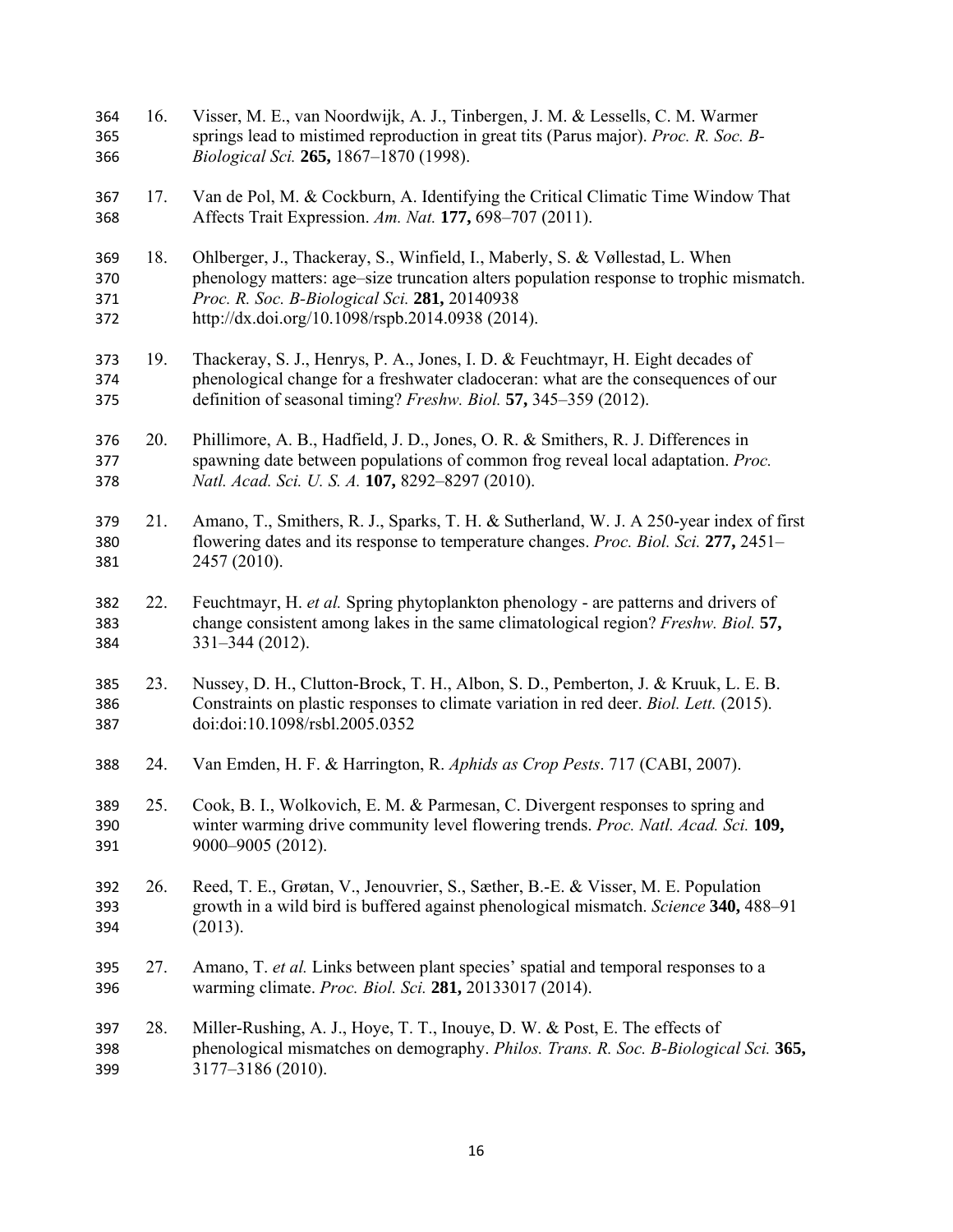29. Nakazawa, T. & Doi, H. A perspective on match/mismatch of phenology in community contexts. *Oikos* **121,** 489–495 (2012).

30. Scheffer, M. *et al.* Creating a safe operating space for iconic ecosystems. *Science (80-. ).* **347,** 1317–1319 (2015).

```
405 METHODS
```
**Data sets** 

We integrated data from many major UK biological monitoring schemes (Supplementary

Table 1), resulting in 10,003 long-term (at least 20-years between 1960 and 2012)

phenological series for 812 marine, freshwater and terrestrial taxa. The amassed data sets

included records for plants, phytoplankton, zooplankton, insects, amphibians, fish, mammals

and birds (379,081 individual phenological observations). For each study we used a single

population-level phenological measure per year (Supplementary Table 1). Since the sampling

resolution for the marine plankton data was monthly, prior to analysis we re-scaled these data

into units of days. Trophic level, taxonomic Class and environmental affinity were assigned

to each taxon, to permit analyses of correlations between these attributes and climate

sensitivity.

Daily air temperature and precipitation data were extracted from the Met Office National 419 Climate Information Centre (NCIC) 5km-resolution gridded data set<sup>31</sup> for the spatial locations of all biological monitoring sites across the UK land surface. If available, recorded water temperatures from the same site were used in place of air temperatures, for phenological time series representing obligate aquatic taxa (freshwater plankton and fish). 423 Water temperatures were interpolated onto a daily time-step prior to analysis<sup>32</sup>. If these data were not available, daily water temperature data were estimated from air temperatures using a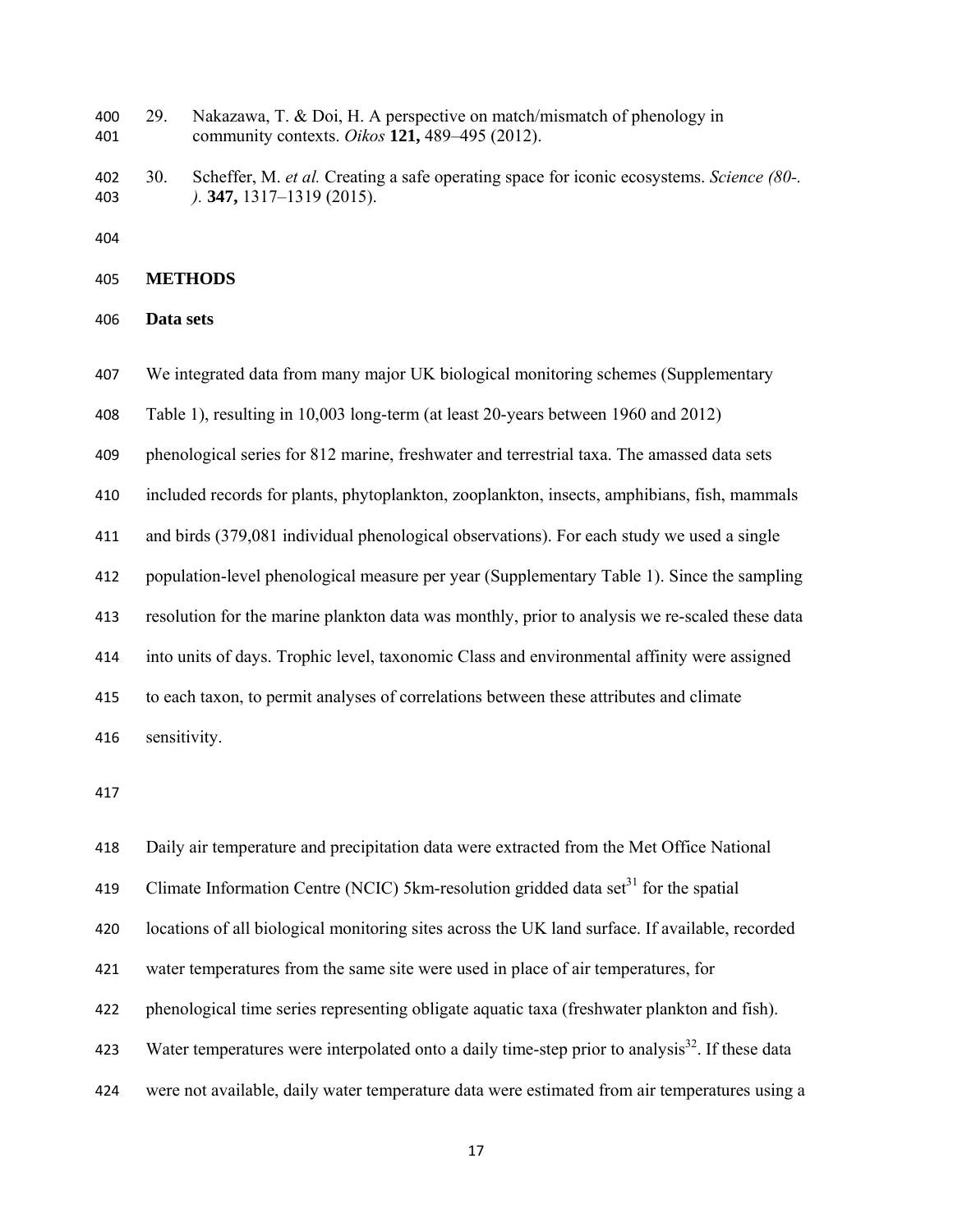fitted empirical site-specific relationship between air and water temperature. For the sea trout 426 (*Salmo trutta*) data, an existing linear relationship<sup>33</sup> was used, while for the Atlantic salmon 427 (*Salmo salar*) data, a non-linear relationship<sup>34</sup> was calculated for a nearby river, the Tarland Burn, and applied to air temperatures from the sampling site. For the marine plankton, mean monthly sea surface temperatures were extracted from the Met Office Hadley Centre Sea Ice 430 and Sea Surface Temperature (HadISST) data set<sup>35</sup> for each of the Standard Areas<sup>36</sup> in which phenological data were available. Precipitation data were not available for marine Standard Areas.

#### **Statistics**

Our analysis was conducted in two distinct phases (Supplementary Notes). Firstly, the CSP for each phenological series was estimated using generalized linear models to quantify associations between the timing of seasonal events and mean temperature and precipitation (within defined seasonal time windows) at the same location. Secondly, the phenological time series were aggregated and a single linear mixed effects (LME) model was run, capturing upper and lower limits of climate sensitivity across many species. CSPs for precipitation were not estimated for marine plankton data (see above), and so the second-phase LME models were run twice: once to examine correlations with temperature and precipitation for all but the marine plankton phenological series (9,800 series), and once to examine only correlations with temperature for the whole data set (10,003 series).

## *Phase 1: Estimating Climate Sensitivity Profiles (CSPs) for each time series*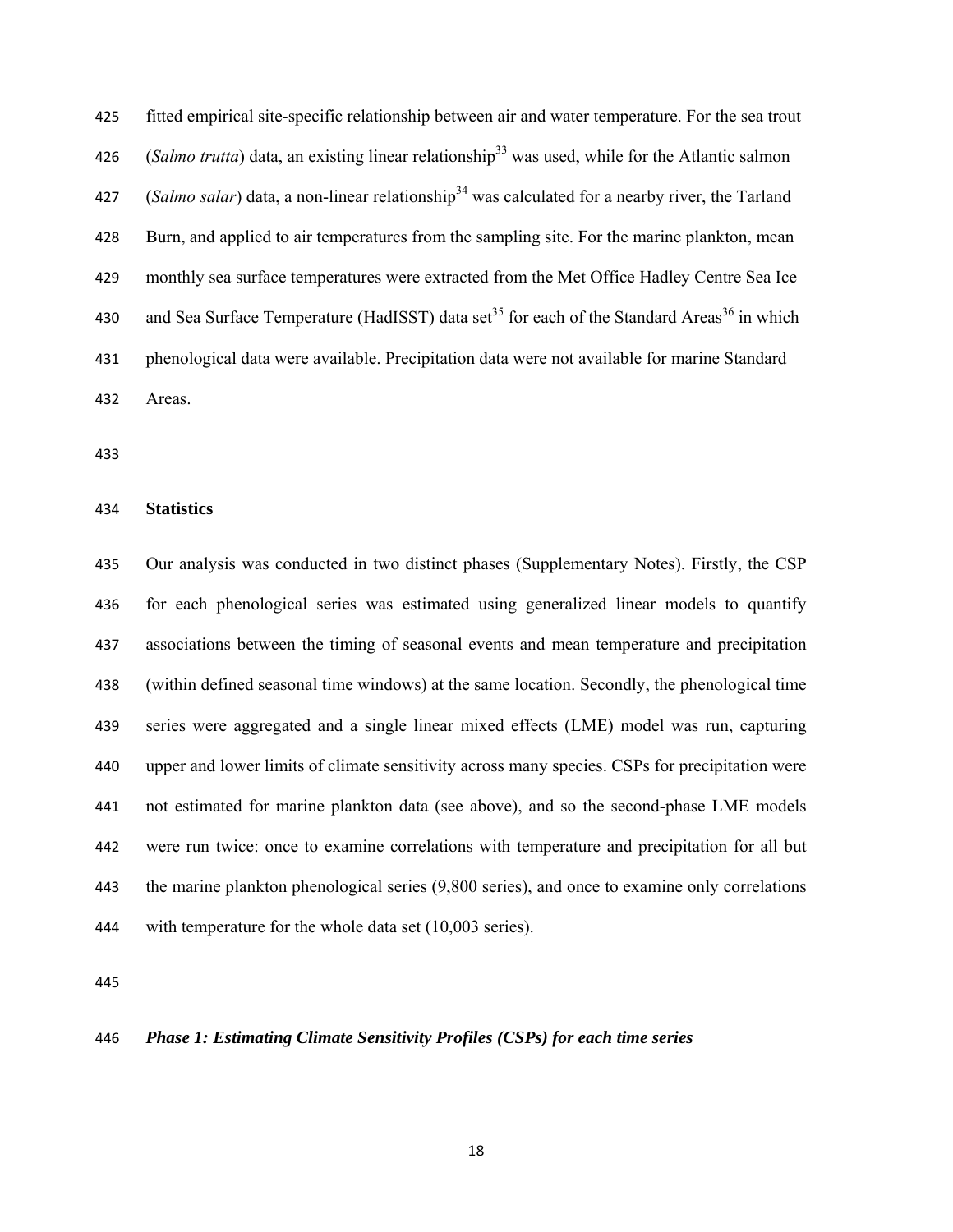We used consistent methods to "screen" all phenological events with respect to their climate sensitivity, finding periods of the year in which temperature and precipitation have their most positive and negative correlations with seasonal timing (the upper and lower limits of climate sensitivity). This approach was flexible enough to detect when these limits represented opposing correlations between temperature or precipitation and seasonality, depending upon the seasonal timing of climatic change e.g. spring warming may advance budburst, but winter 453 warming may delay it<sup>37</sup> (Fig. 1, CSP type II). It could also detect when the direction of the correlation between climatic variables and seasonal timing was consistent irrespective of the seasonal timing of climatic change, with only the magnitude of the correlation varying between the limits of the CSP (Fig. 1, CSP types I and III).

For each phenological time series, we calculated the day of year by which 95% of the recorded seasonal events had occurred (*doy*95). Inter-annual variations in seasonal timing were statistically modelled as a function of daily mean temperatures on *doy*95 each year. Then, a series of 365 statistical models was run that used instead daily mean temperatures on *doy*95- 462 1 to  $dov_{95}$ -365 as predictors. Slope coefficients and  $R^2$  values for the temperature terms in these models were collated, capturing seasonal variations in the sign and magnitude of the phenology-temperature relationship (i.e. the CSP, Fig. 1). Generalized Linear Models (GLMs) were used.

For two data sets (BTO Nest Record Scheme and PTES National Dormouse Monitoring Scheme, Supplementary Table 1) we modified the above analytical framework. In both of these schemes, the precise location of the biological observations changed among years (*cf* other schemes where monitoring sites are static over time). We extracted matching climatic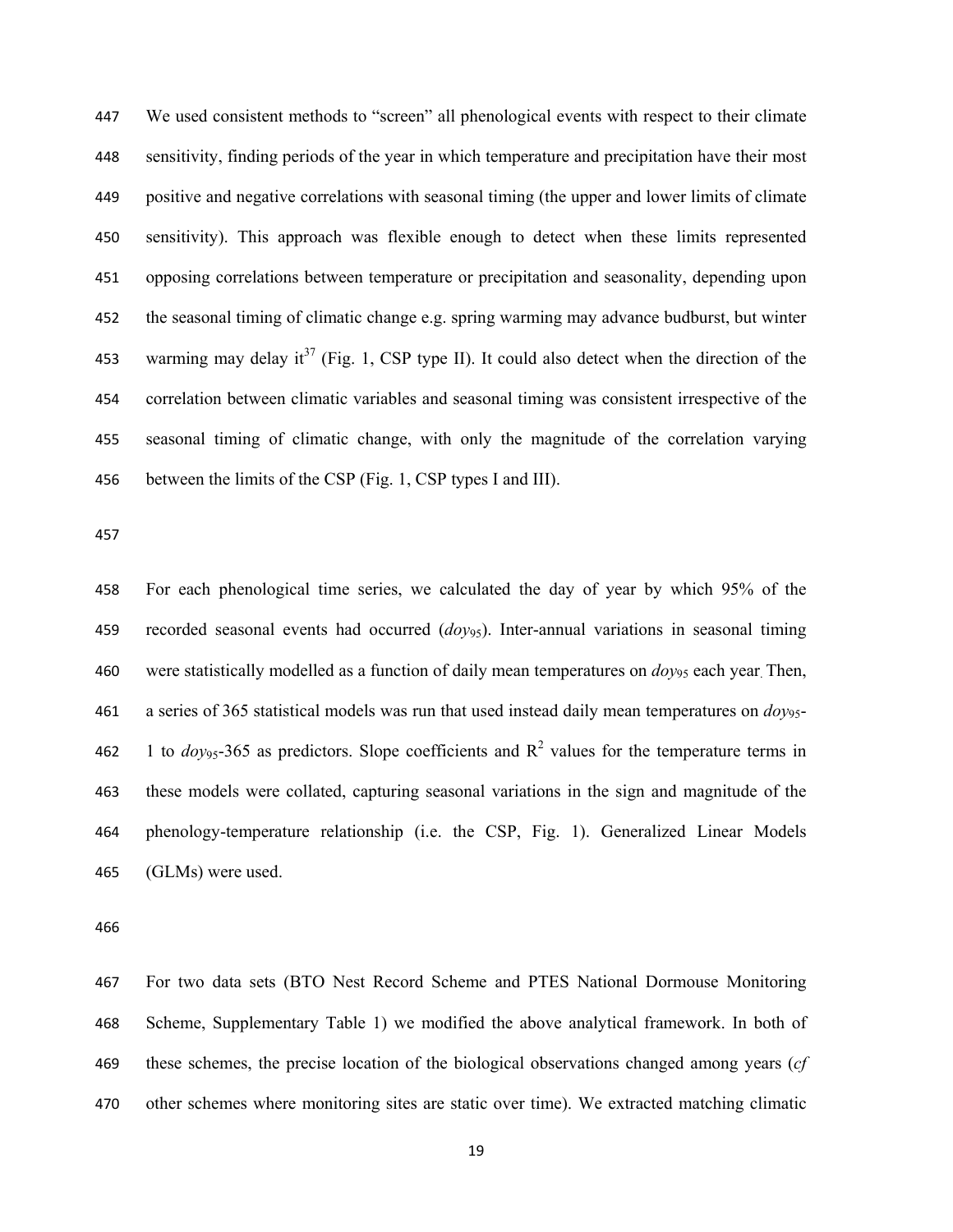data for each specific location in each year, as for all other schemes, but then grouped the 472 bhenological and climatic data at county level (mean area  $= 3.440 \text{ km}^2$ ). Then, for each taxon 473 in each county we used the fixed-effect slope parameters and  $R^2$  values from a series of LME models, instead of GLMs, as a basis for estimating CSPs. In these models, we included fixed effects of temperature on *doy*95 to *doy*95-365 as before, and included a year random effect to account for replicate phenological records for each taxon in each county in each year. For the SAHFOS marine plankton data set, we modified our iterative approach to analyse seasonal timing-temperature relationships at monthly, instead of daily, time steps (the temporal resolution of the sea surface temperature data).

As a final step in estimating the CSP for each series, temporal variation in the sign and magnitude of the seasonal timing-temperature correlation was itself modelled (Extended Data Fig. 8). This was done by fitting Generalized Additive Models (GAMs, Gamma error 484 distribution) to the time series of slope coefficients and  $R^2$  values from the models described above. By smoothing these time series, the GAMs identified periods of the year in which slope coefficients were consistently negative (i.e. warming advances seasonal timing), or consistently positive (i.e. warming delays seasonal timing), and during which the climate-phenology models generating the slope estimates had a their highest goodness-of-fit.

Seasonal "windows" in which the upper and lower limits of temperature sensitivity occurred were identified as periods during which 1) the 95% confidence interval for the GAM fitted to the slope coefficients surpassed the limits of the 2.5 and 97.5 percentiles of the original slope 493 coefficients and 2) the 95% confidence interval for the GAM fitted to the  $R^2$  values surpassed 494 the 97.5 percentile of the original  $R^2$  values. This ensured that seasonal windows were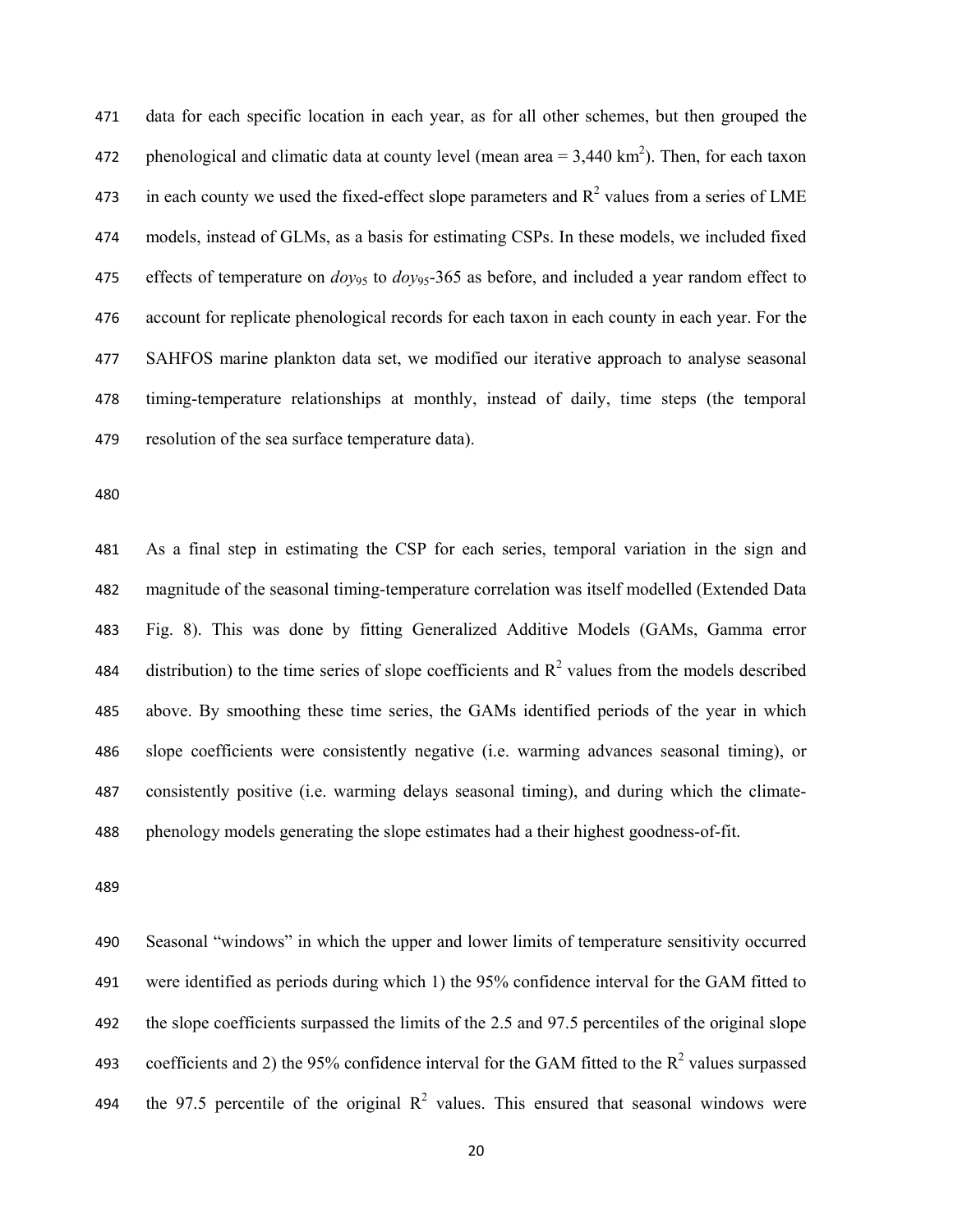defined by periods combining the greatest climate effect size and relatively strong predictive 496 power (determined by  $R^2$ ). Using this framework, we identified the lower limit of CSP<sub>temp</sub>: the period of the year in which an advancing effect of increasing temperature upon seasonal timing was most likely. This was estimated by determining when the 95% confidence interval of the GAM intersected the *lower* percentile of the seasonal timing-temperature slope coefficients, by "tracking" the most *negative* coefficients (Extended Data Fig. 8). In addition, 501 we identified the upper limit of  $CSP_{temp}$  by determining when the 95% confidence interval of the GAM intersected the *upper* percentile of the seasonal timing-temperature slope coefficients, by "tracking" the most *positive* (or least negative) coefficients. Excluding the marine plankton data, the whole modelling process was repeated with precipitation as a predictor instead of air temperature, culminating in the estimation of seasonal periods capturing the limits of phenological responses to changing precipitation.

After this process, temperature and precipitation were each averaged within the two seasonal windows in which the limits of phenological sensitivity occurred. With the exception of the marine plankton data, the final seasonal timing-climate model for each series was then fitted using a GLM with Gamma error distribution including four predictors: inter-annual variations 512 in 1) mean temperature during the period at the lower limit of  $CSP_{temp}$ , 2) mean temperature 513 during the period at the upper limit of  $CSP_{temp}$ , 3) mean precipitation during the period at the 514 lower limit of  $CSP_{\text{precup}}$ , 4) mean precipitation during the period at the upper limit of  $CSP_{\text{precup}}$ . For the marine plankton data, only the first two terms were fitted. For the BTO Nest Records and PTES National Dormouse Monitoring Scheme data sets we implemented these final models in a mixed effects framework with a random effect of year, as before. Therefore, although we modelled changes in statistical parameters (which are not estimated without error) to identify seasonal periods, this step was only used to find the original climatic data to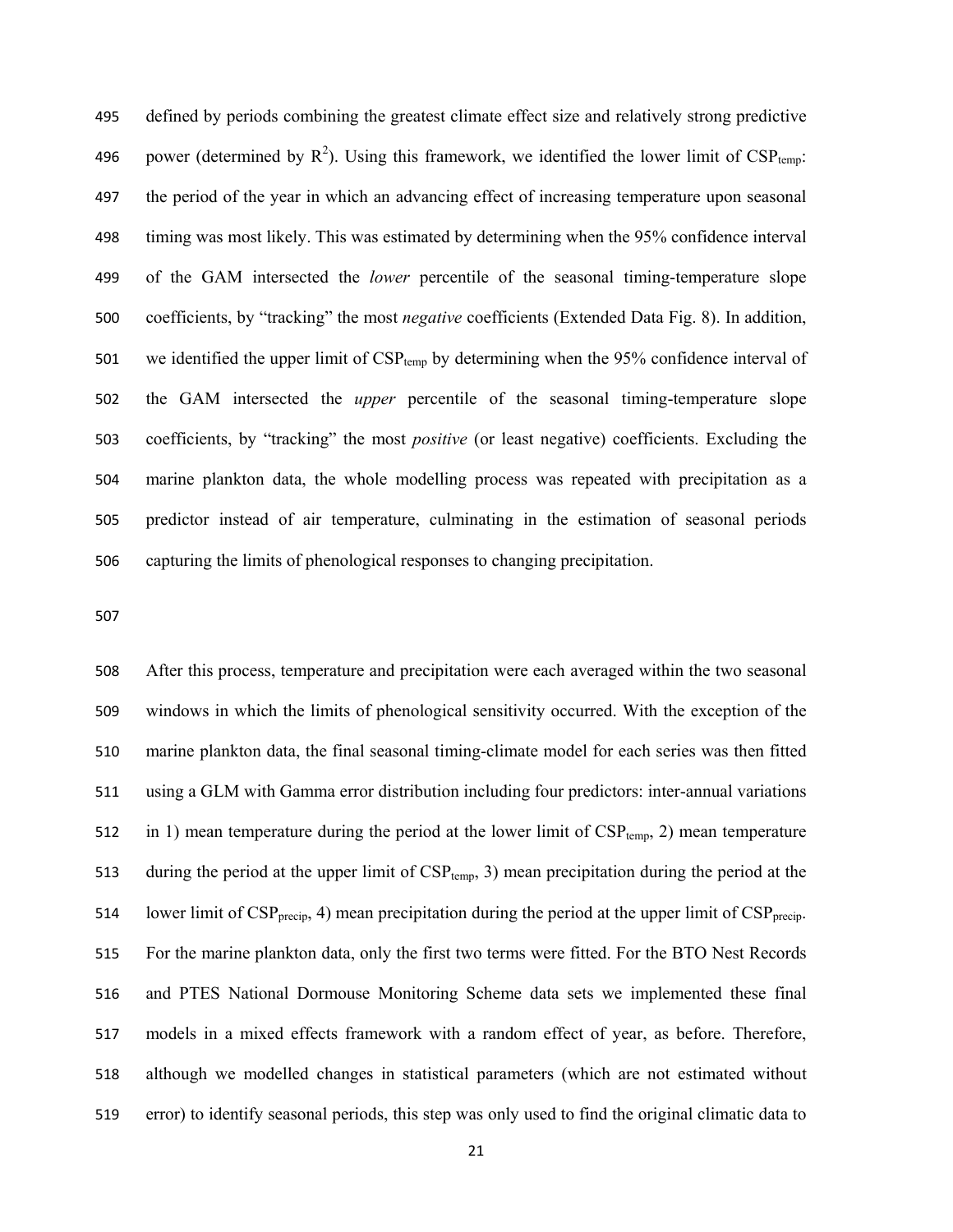be used in subsequent modelling. Inferences were not, therefore, directly based upon statistical modelling of uncertain parameter estimates. We categorised the results of all 10,003 CSPs according to three broad response-types (CSP types I–III, Fig. 1), and retained P values for each fitted model term to infer which of the modelled climatic effects were statistically significant. We examined the evidence for trophic-level differences in the mean seasonal timing of climate sensitivity by modelling the relationship between the start date, end date and duration of the seasonal windows capturing the upper and lower limits of phenological sensitivity to temperature and rainfall as a function of trophic level (fixed effect), with random effects of phenological metric, within species, within site. Analyses 529 were conducted using the *base*, *mgcv* and *lme4* packages in  $R^{38-40}$ .

# *Phase 2: "Global" models of phenological climate sensitivity*

We estimated the upper and lower limits of phenological climate sensitivity at a multi-species scale by "matching" each phenological series with data on mean temperature and precipitation, during the seasonal windows characterising the CSP for that series (Phase 1, above). We aggregated all 10,003 of these matched phenology-climate data sets. To quantify the average, multi-species, upper and lower limits of climate sensitivity we constructed a linear mixed effects (LME) model, in which phenology (day of year) was modelled as a function of mean temperature and precipitation within the seasonal windows of the amassed CSPs (fixed effects) with random effects of phenological metric, within species, within site. These random effects were necessary since our data could not be considered independent. The timing of events for the same species are more likely to be similar than for different species. Likewise for different sites and the phenological metric-types used to describe the events (e.g. first flight time or seasonal peak abundance). Random slopes and intercepts were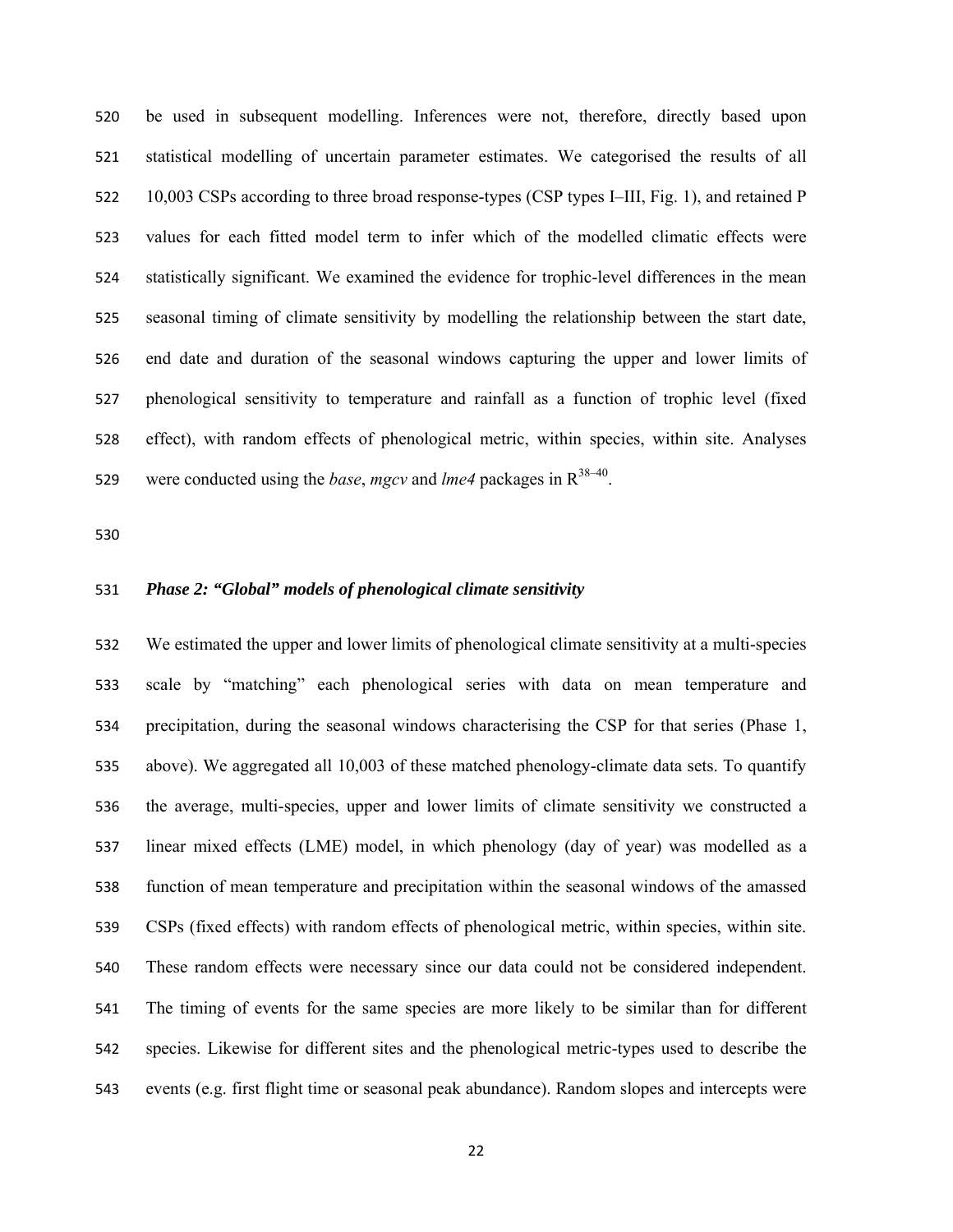allowed to ensure that each phenological event, for a species at a site, was allowed a different rate of climate response.

For some species, more than one phenological event was recorded in the same year, at the same site. For example, butterflies may have more than one flight period in the same year, and plankton populations may be characterised by more than one seasonal abundance peak. As climate responses are unlikely to be the same for the first event of the year, and subsequent events, we introduced a voltinism factor in the analysis. This allowed us to distinguish between data representing the first/only events of each year (e.g. a spring plankton bloom or butterfly generation) and second events in each year (e.g. the subsequent summer plankton bloom or butterfly generation). This distinction captured all possibilities within our data set.

For site *i*, species *j*, voltmetric *k* (where voltmetric is a unique combination of voltinism class and the metric-type used to identify the event) the corresponding day of year (*DOY*) of a particular seasonal event is modelled as:

561 
$$
DOY_{ijk} = \alpha_0 + \beta_1 T L_{ijk} + \beta_2 T U_{ijk} + \beta_3 P L_{ijk} + \beta_4 P U_{ijk} + \varepsilon_{ijk}
$$

562 where  $\varepsilon_{ijk} \sim N(0, \sigma^2)$  and the model includes temperature at the upper limit of each CSP (*TU*), temperature at the lower limit of each CSP (*TL*), precipitation at the upper limit of each CSP (*PU*) and precipitation at the lower limit of each CSP (*PL*). Due to the non-independence within the data, we allow the intercepts and coefficients corresponding to all four covariates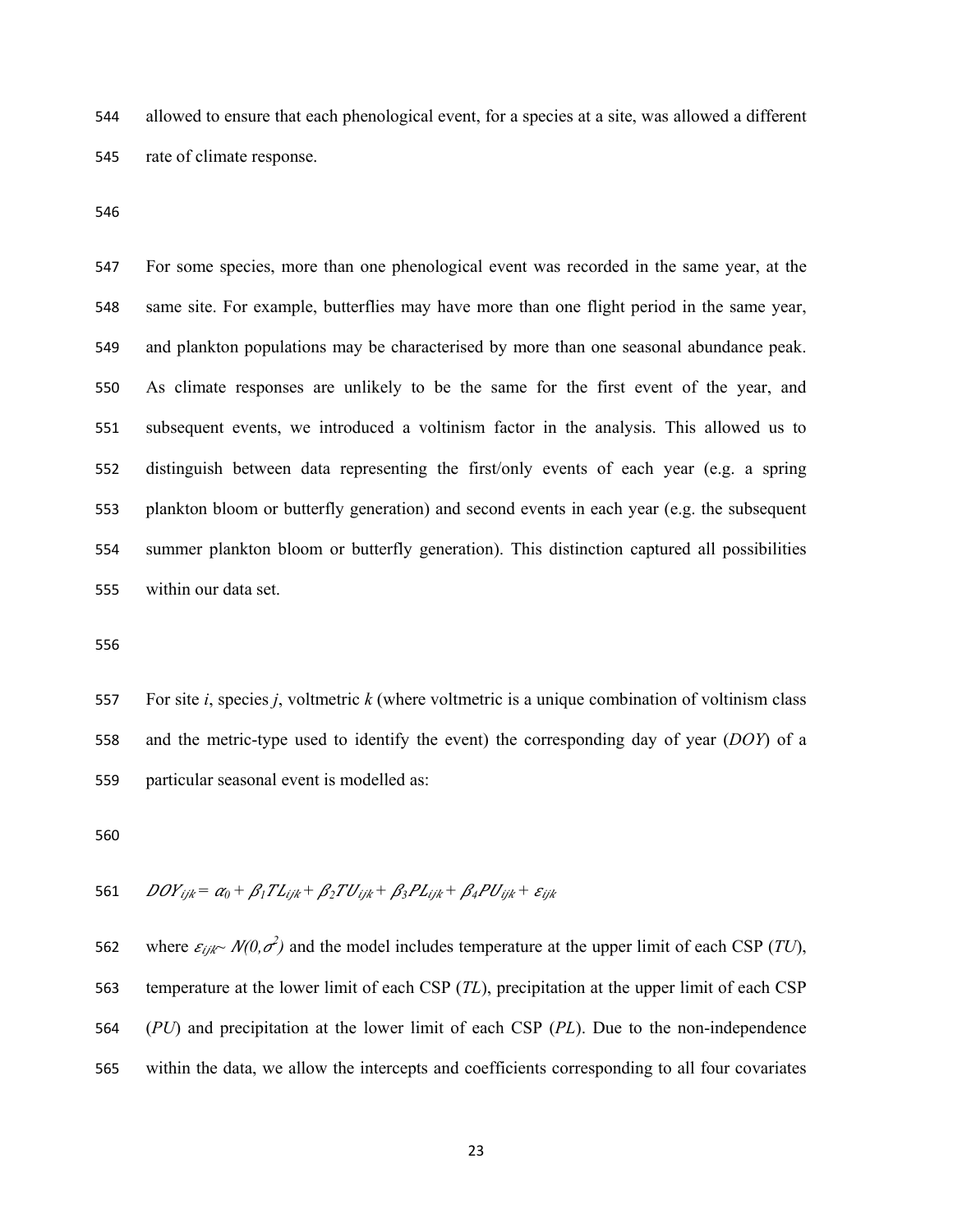to vary by site, species and voltmetric. Preserving the natural nesting of a metric for a species

at a particular site, this gives:

569 
$$
\alpha_0 = \gamma_0 + \mu_{0; ijk} + \mu_{0; ijk} + \mu_{0; i, jk}
$$

570  $\beta_l = \gamma_l + \mu_l$ ; ijk +  $\mu_l$ ; ijk +  $\mu_l$ ; ijk

571  $\beta_2 = \gamma_2 + \mu_{2; ijk} + \mu_{2; ijk} + \mu_{2; i,jk}$ 

572  $\beta_3 = \gamma_3 + \mu_{3; i, j, k} + \mu_{3; i, j, k} + \mu_{3; i, j, k}$ 

573  $\beta_4 = \gamma_4 + \mu_4$ *; ijk* +  $\mu_4$ *; ijk* 

575 where each of the  $\mu$  terms is a random effect following:  $\mu \sim N(0,\delta^2)$ 

This nesting of random effects is most conservative in terms of inference at the global level and is as flexible as possible, allowing each time series to have its own set of model parameters. This permits a high degree of biological realism since each distinct phenological event, for a given species, at a given site, is permitted to have a different slope for the effects of temperature and precipitation i.e. a different climate sensitivity.

In this model framework we are specifically testing the null hypotheses that each of the climate variables show no relation with seasonal timing of biological events. Because of this, and the fact that each parameter is estimated directly, without distributional form assumed *a priori* or as the target distribution, we follow a frequentist approach to analysis. However,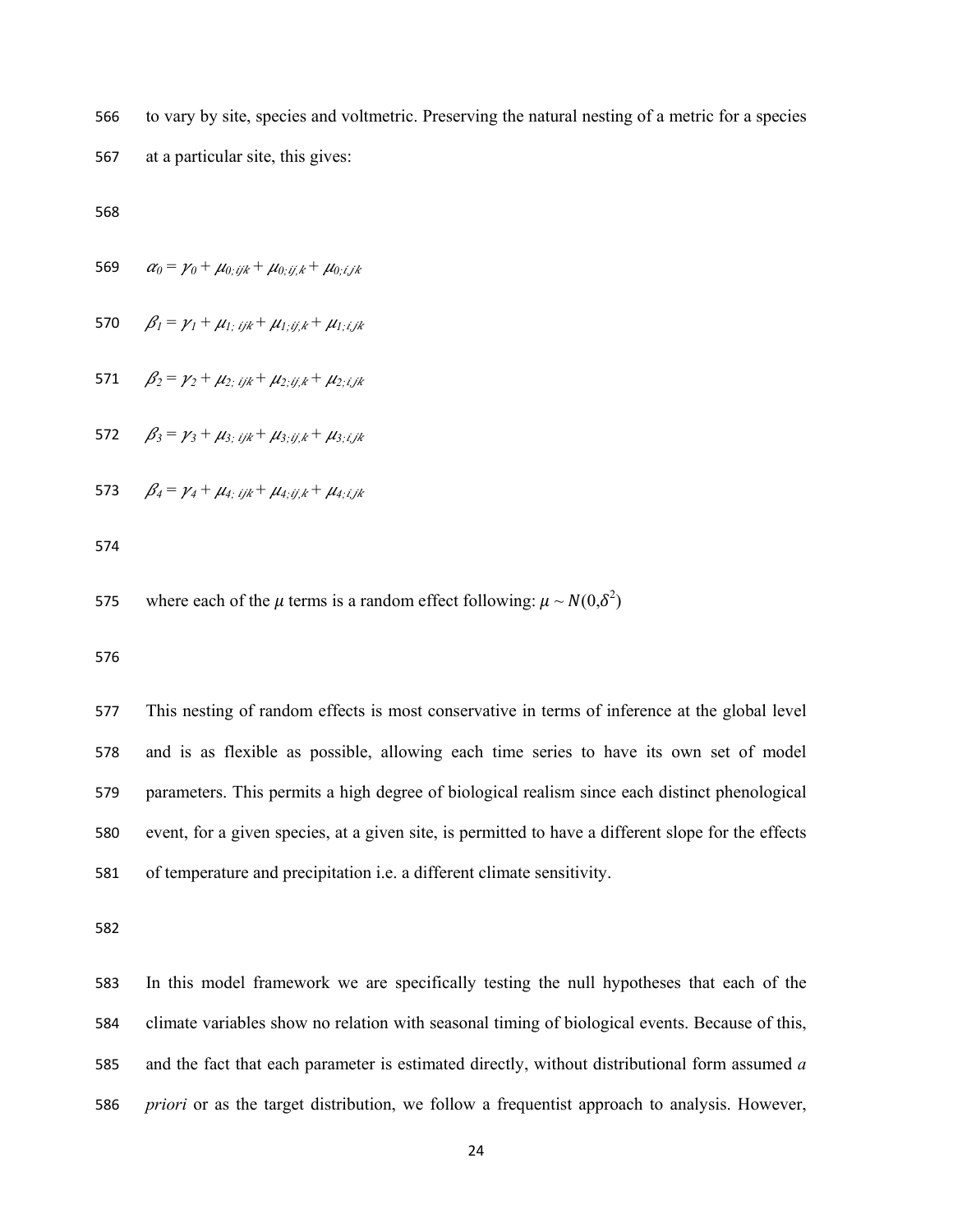because the exact degrees of freedom cannot be evaluated when using restricted maximum likelihood, hence no exact P-value, we present full summaries of all the parameters estimated 589 at species level (as given by:  $\gamma + \mu_{i,j,k} + \mu_{i,j,k}$  above). Approximate P-values could be presented based on taking conservative estimates of the degrees of freedom though, given the volume of data available, this will typically lead to the detection of many statistically-significant results that may not be biologically significant. Examining the full range of estimated coefficients across the random effects levels ensures that we present the full range of variation around global parameters and can make more informed inference. In this way we encourage the reader to interpret our results by using biological insight, not by depending upon P-values alone.

To examine high-level differences in climate sensitivity among trophic levels and taxonomic groups we re-fitted the LME model with these attributes as fixed-effect factors, interacting with the fixed-effect climate variables. The fixed-effect slopes from the resulting models allowed us to compare differences in phenological climate sensitivity among these broad organism groups, averaged across all taxa within each group. Supplementary Table 2 shows the number of phenological series, sites and distinct taxa that contributed data to each of these groups. All models were run twice: once to examine correlations with both temperature and precipitation excluding marine plankton data (9,800 time series), and once to examine only temperature-phenology correlations for the whole data set (10,003 time series).

**Potential biases**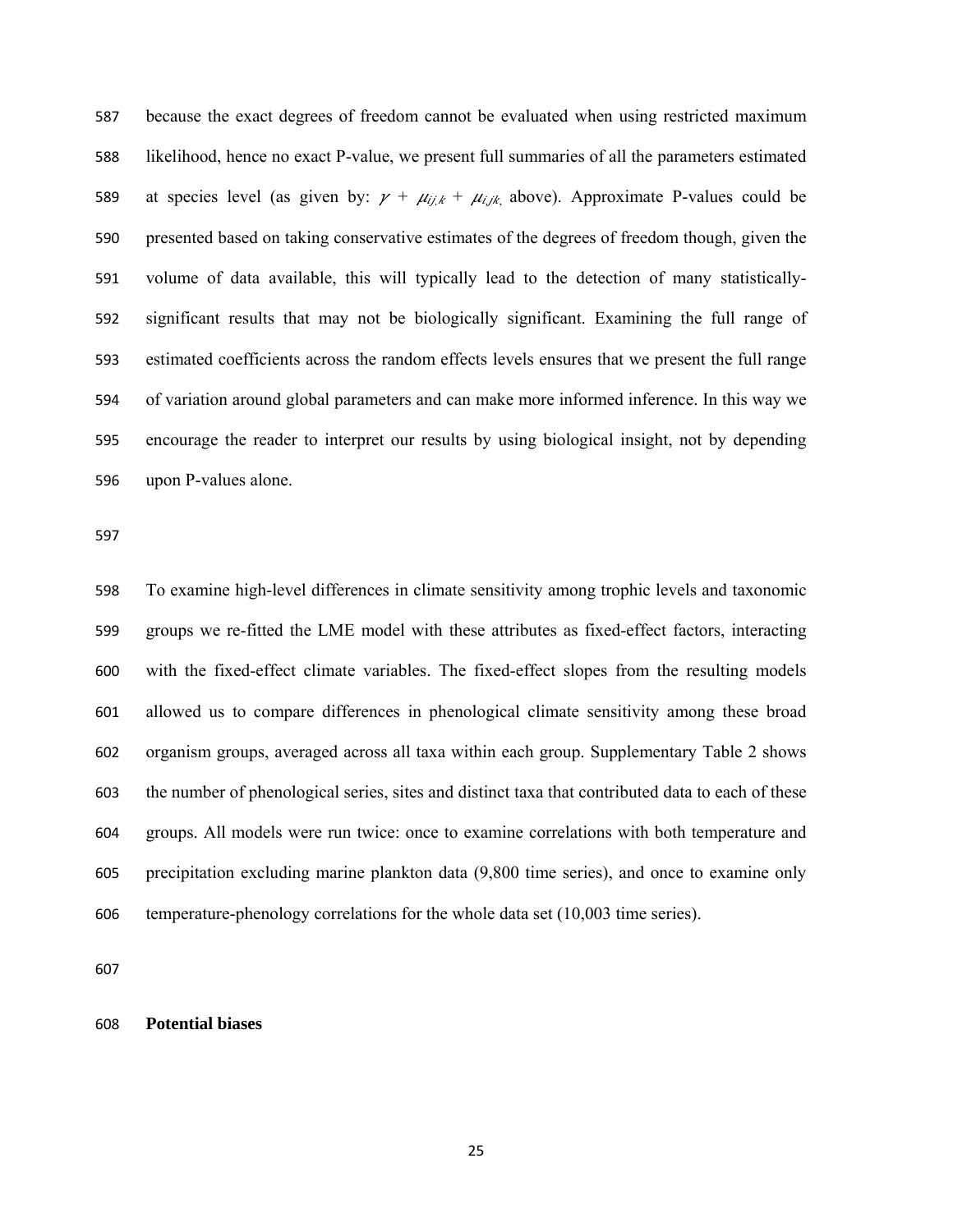Data availability differed among taxonomic groups. To assess the extent to which mean responses were biased by data inequality we conducted Monte Carlo re-sampling, iteratively selecting 5, 20, 50 and 100 phenological series from each taxonomic group and re-fitting climate-phenology models with these sampled data sets. For taxonomic groups with less data than the larger sample sizes, we retained all available data (Supplementary Discussion). This allowed us to compare taxonomic group and trophic level responses based upon sampled and all data, to fully investigate potential bias.

Another potential bias in our analysis is that phenological time series length is variable, affecting the length of time over which climate-phenology correlations are assessed. In order to assess the extent to which differences in mean trophic level and taxonomic group responses are biased by variable time series length, we also re-fitted our models but based 621 only on pre- and post-1980 data. All models were run in the *lme4* package in  $R^{38,40}$ .

#### **Estimating future change**

To estimate potential future "net" effects of temperature and precipitation change, we compared predictions of seasonal timing under baseline conditions, and under established climate change scenarios. Firstly, estimates of seasonal timing (day of year) were obtained for the same baseline period used in the UKCP09 projections (long term average 1961-1990), using modelled correlations between phenology, temperature and precipitation (from Phase 1). Having obtained these baseline estimates, we applied our models to projected changes in monthly temperature and precipitation for the 2050s (UK Climate Projections, UKCP09, 631 http://ukclimateprojections.metoffice.gov.uk/). We used  $10^{th}$ ,  $50^{th}$  and  $90^{th}$  percentile changes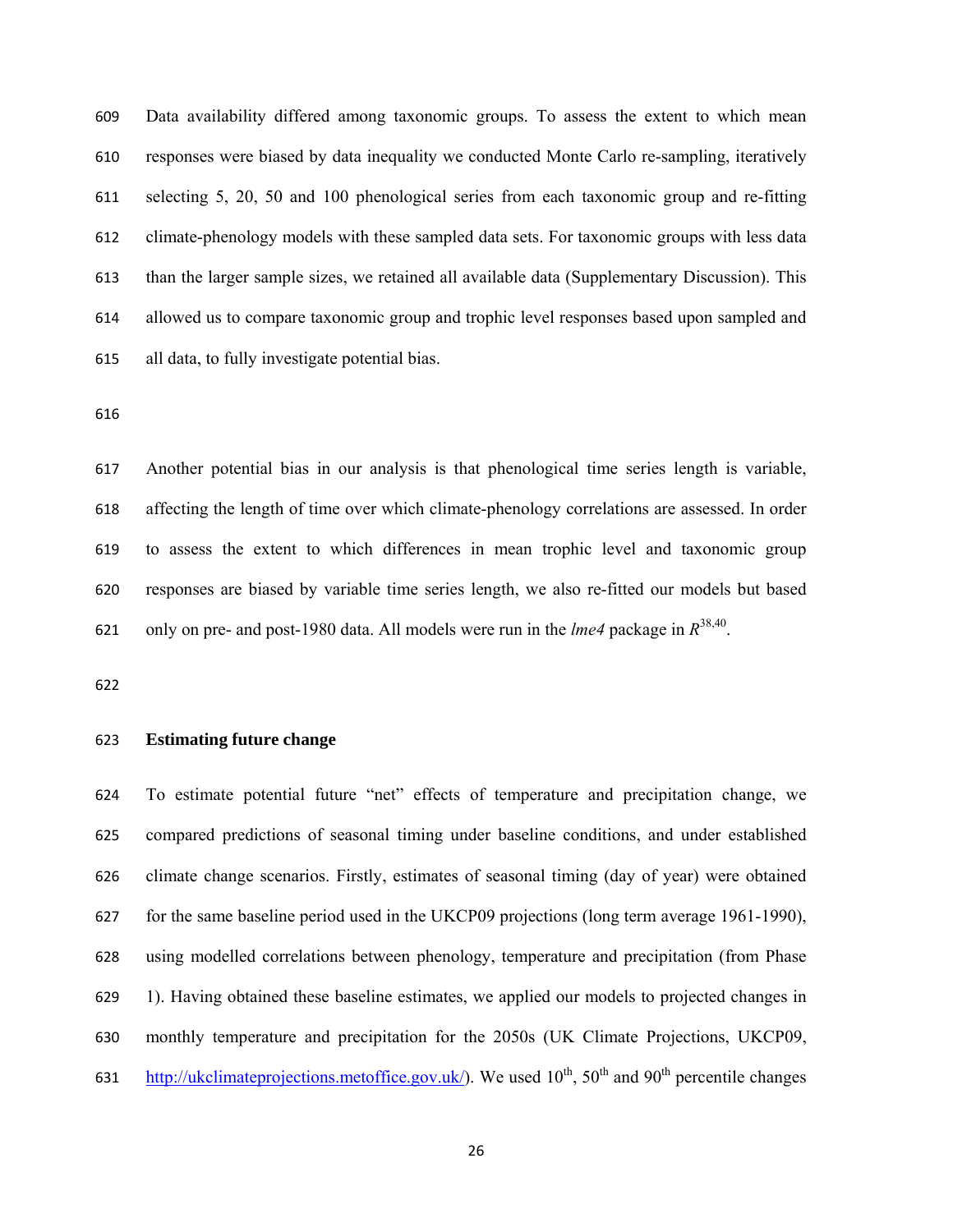under low, medium and high emissions scenarios (relative to the 1961-90 baseline). The spatial location of each phenological series was matched to climate projection data for the 25  $634 \times 25$  km grid square in which it occurred, and temporally matched to climatic data from the months-of-year in which its respective climate sensitivity windows occurred. Relative changes in timing, in response to climatic change of the magnitude projected to occur by the 2050s, were summarised by trophic levels and taxonomic groups.

# **REFERENCES**

| 640<br>641        | 31. | Perry, M. & Hollis, D. The generation of monthly gridded data sets for a range of<br>climatic variables over the UK. Int. J. Climatol. 25, 1041-1054 (2005).                                                                                         |
|-------------------|-----|------------------------------------------------------------------------------------------------------------------------------------------------------------------------------------------------------------------------------------------------------|
| 642<br>643<br>644 | 32. | Jones, I. D., Winfield, I. J. & Carse, F. Assessment of long-term changes in habitat<br>availability for Arctic charr (Salvelinus alpinus) in a temperate lake using oxygen<br>profiles and hydroacoustic surveys. Freshw. Biol. 53, 393-402 (2008). |
| 645<br>646        | 33. | Elliott, J. Numerical changes and population regulation in young migratory trout<br>Salmo trutta in a Lake District stream, 1966-83. J. Anim. Ecol. 53, 327-350 (1984).                                                                              |
| 647<br>648        | 34. | Mohseni, O., Stefan, H. G. & Erickson, T. R. A nonlinear regression model for weekly<br>stream temperatures. Water Resour. Res. 34, 2685-2692 (1998).                                                                                                |
| 649<br>650<br>651 | 35. | Rayner, N. A. et al. Global analyses of sea surface temperature, sea ice, and night<br>marine air temperature since the late nineteenth century. J. Geophys. Res. 108, 4407,<br>doi:10.1029/2002JD002670, (2003).                                    |
| 652<br>653<br>654 | 36. | Reid, P. C., Colebrook, J. M., Matthews, J. B. L. & Aiken, J. The Continuous Plankton<br>Recorder: concepts and history, from Plankton Indicator to undulating recorders. Prog.<br>Oceanogr. 58, 117-173 (2003).                                     |
| 655<br>656        | 37. | Pope, K. S. et al. Detecting nonlinear response of spring phenology to climate change<br>by Bayesian analysis. Glob. Chang. Biol. 19, 1518-1525 (2013).                                                                                              |
| 657<br>658        | 38. | R Development Core Team. R: A language and environment for statistical computing.<br>(2011).                                                                                                                                                         |
| 659<br>660        | 39. | Wood, S. N. Stable and efficient multiple smoothing parameter estimation for<br>generalized additive models. J. Am. Stat. Assoc. 99, 673-686 (2004).                                                                                                 |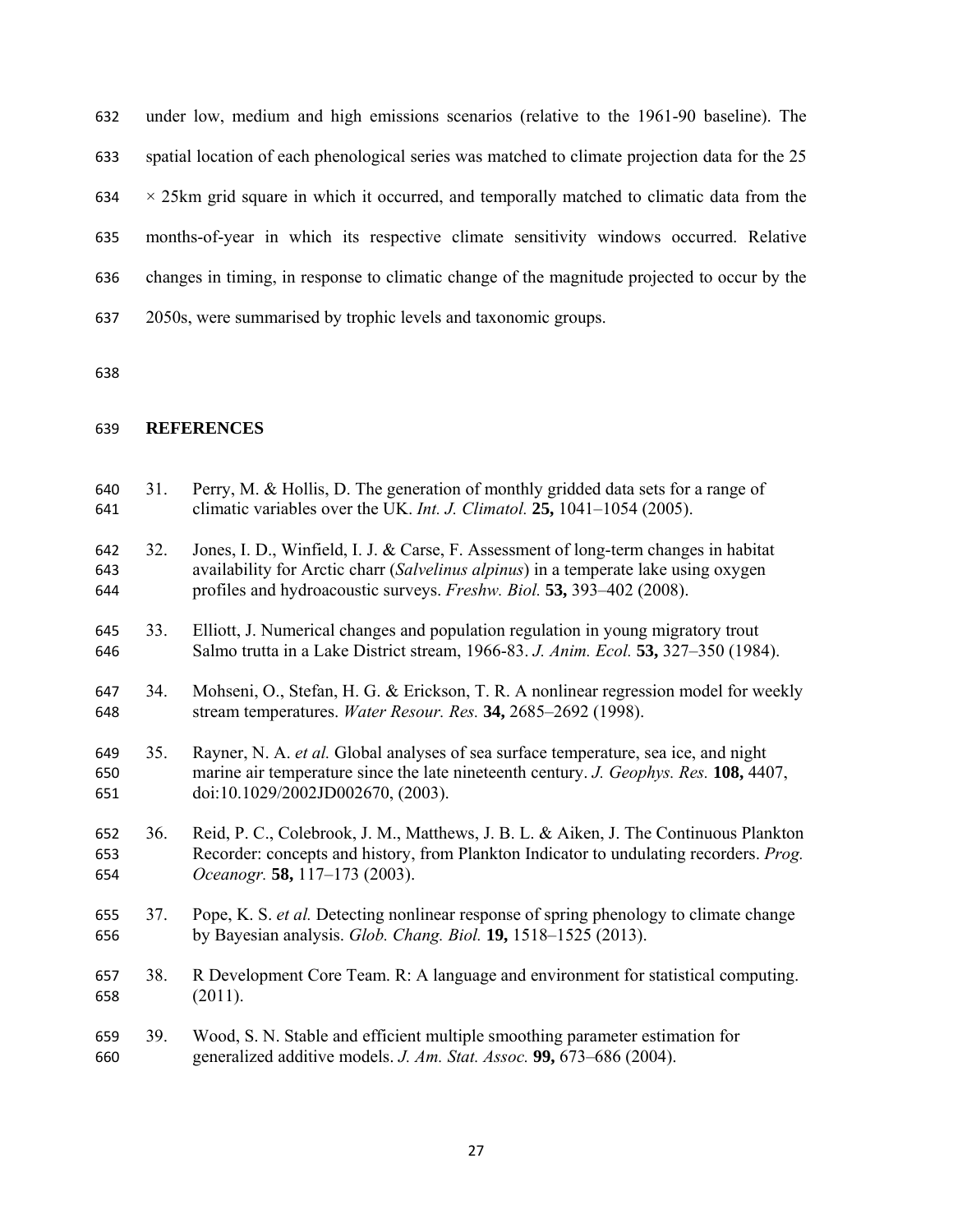40. Bates, D., Maechler, M. & Bolker, B. lme4: Linear mixed-effects models using S4 classes. (2011).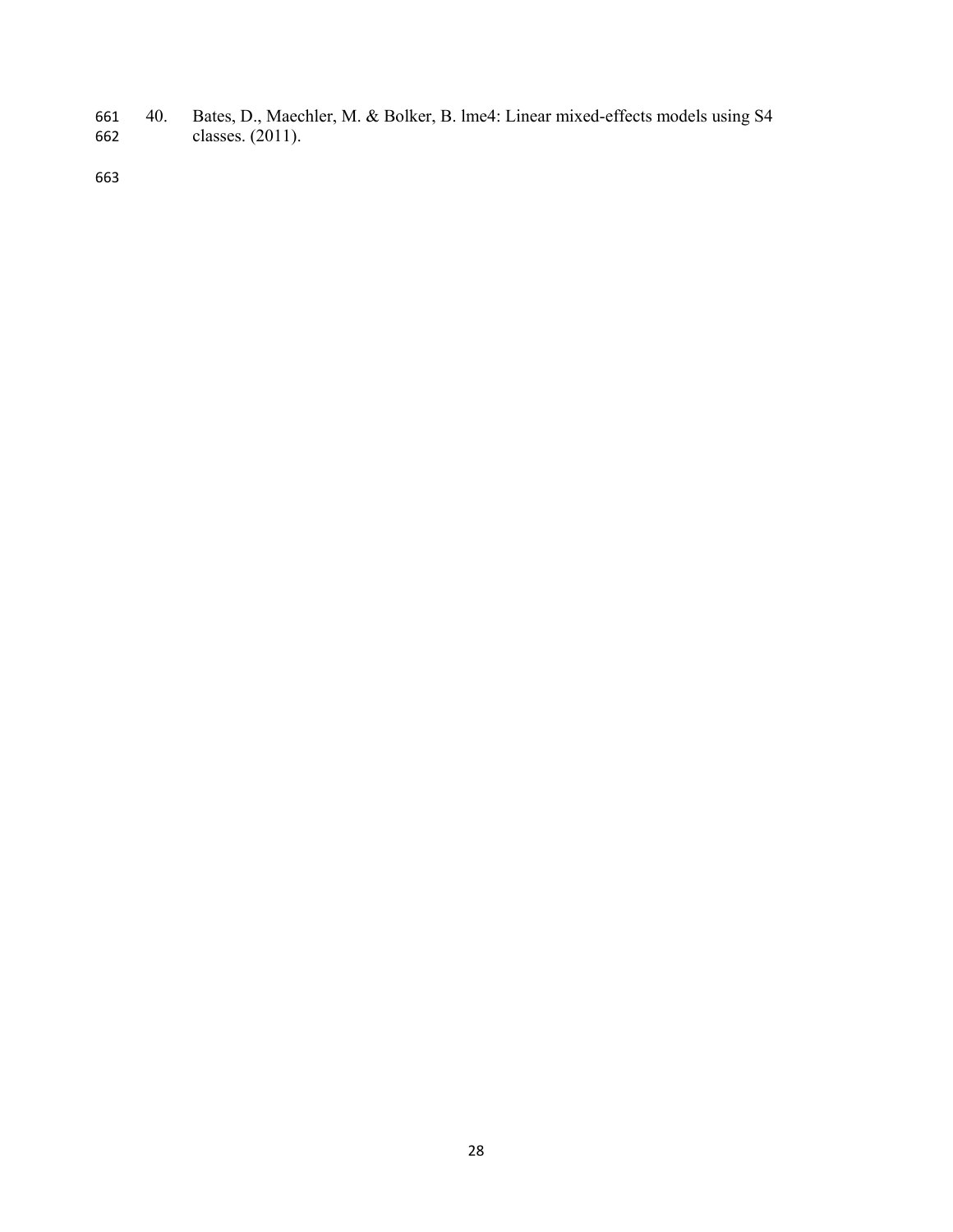#### **FIGURE LEGENDS**

**Figure 1 | Climate Sensitivity Profiles (CSPs).** Climate sensitivity is the change in seasonal 666 timing per unit change in temperature (days  ${}^{\circ}C^{-1}$ ) or precipitation (days mm<sup>-1</sup>). Irrespective of the date, increasing temperature/precipitation may always correlate with earlier (red curve, CSP type I) or later (blue curve, CSP type III), biological events, but sensitivity to climate variation (correlation magnitude) differs (*cf* w1 and w2, w5 and w6). In contrast, opposing climate-phenology correlations may occur, depending on the date at which climate changes (orange curve, w3 and w4, CSP type II). Panels show hypothetical relationships for seasonal windows w1-w6.

**Figure 2 | Climatic change in the UK, 1960-2012.** a) Long-term changes in air temperature and precipitation are the differences between 1960 and 2012 monthly means of these variables, derived from a regression fitted through each monthly time series. Error bars indicate the standard deviation of linearly-detrended climatological data, as an indication of inter-annual variation around each trend. b) and c) Examples of spatial variation in the extent of long-term climatic changes are shown for March air temperatures and February precipitation.

**Figure 3 | Upper and lower limits of phenological climate sensitivity**. Sensitivity is the slope of the relationship between seasonal timing (day of year) and climatic variables. All-684 taxa upper and lower limits in a) temperature ( $\degree$ C) and b) precipitation (mm day<sup>-1</sup>) sensitivity 685 are summarised. Lower  $(c, d)$  and upper  $(e, f)$  limits of temperature  $(c, e)$  and precipitation  $(d, f)$ f) sensitivity are shown by trophic level. Inverted triangles indicate average sensitivity.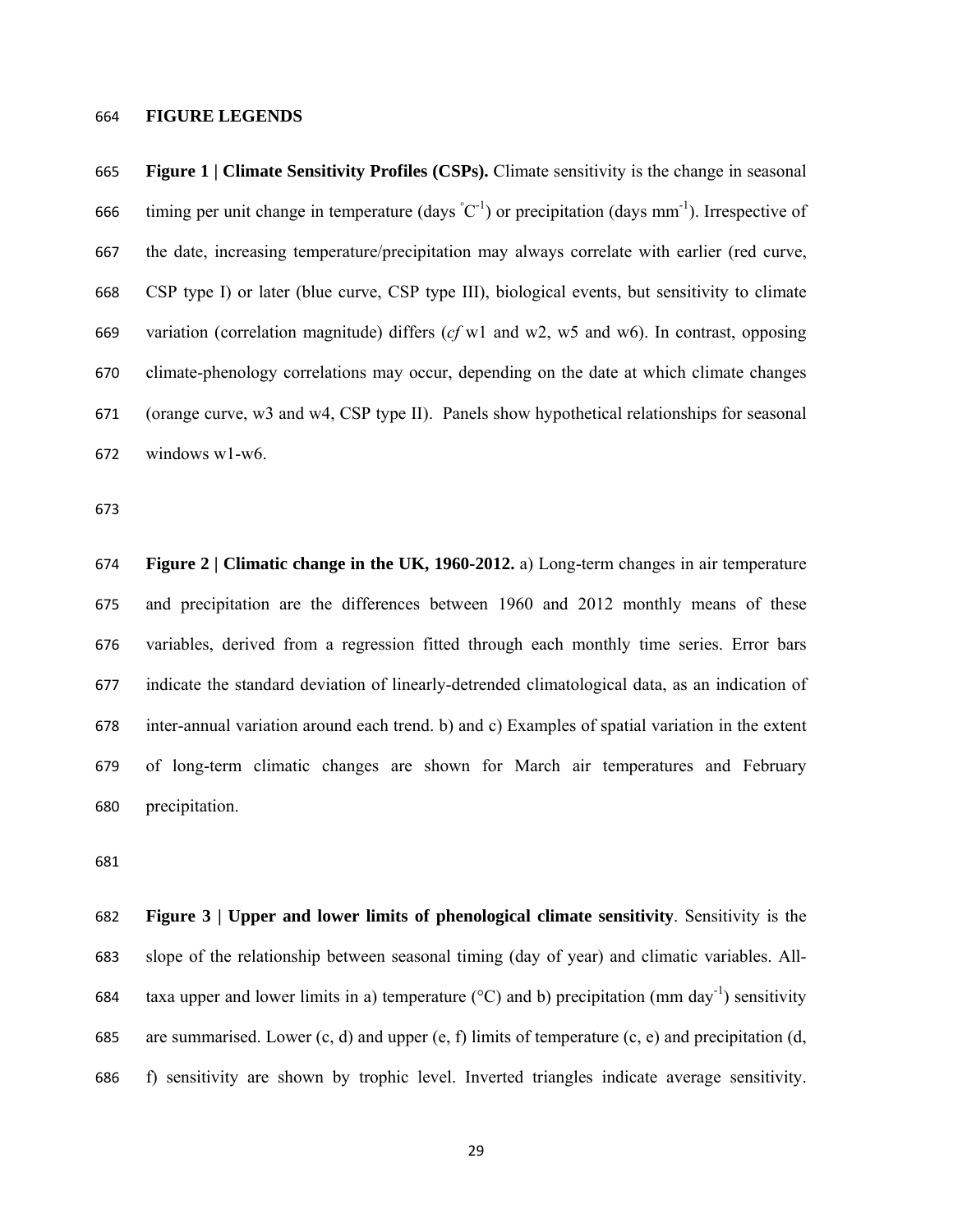Curves are kernel density plots: estimates of the probability density distribution of species-level climate sensitivity i.e. the relative likelihood of different levels of climate sensitivity 689 within each species group  $(n = 370, 725)$ .

**Figure 4 | Upper and lower limits of phenological climate sensitivity for broad taxonomic groups.** Lower (blue) and upper (red) limits of the sensitivity of phenological events to seasonal temperature (a) and precipitation (b) change are shown. Coloured circles 694 indicate the median response, and bars show the  $5<sup>th</sup>$ -to-95<sup>th</sup> percentile responses for each group. Sensitivity is quantified by summarising the species-level (random effects) responses from a mixed effects model including data for all taxa, and with taxonomic group as a fixed effect (*n* = 370,725).

**Figure 5 | Estimated phenological shifts by the 2050s.** Modelled responses to projected temperature and precipitation change, assuming contemporary climate sensitivity, for trophic levels (a) and taxonomic groups (b). Projected median shifts in seasonal timing are shown. Change estimates are based on low, medium and high emissions climate scenarios. Bars 703 represent median responses to  $50<sup>th</sup>$  percentile climate change projections under each scenario, 704 while extremes of whiskers represent median responses to  $10<sup>th</sup>$  and  $90<sup>th</sup>$  percentile projected climatic changes under each scenario. Standard deviations indicate variation in projected 706 responses for each group under the  $50<sup>th</sup>$  percentile of the medium emissions scenario.

#### **EXTENDED DATA FIGURE AND TABLE LEGENDS**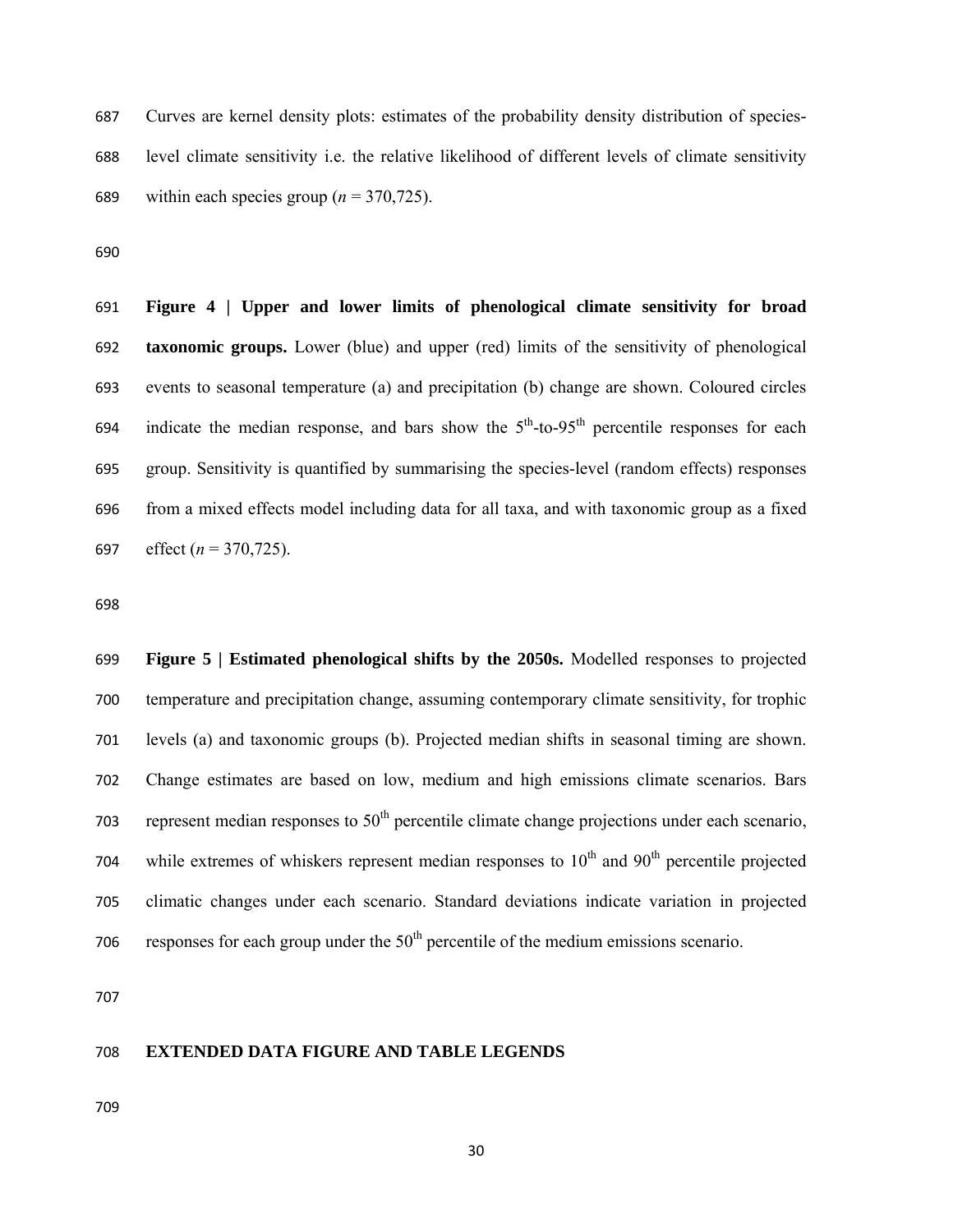**Extended Data Figure 1 | Limits of phenological temperature sensitivity inclusive of marine plankton data.** Upper and lower limits of phenological temperature sensitivity are quantified as the slope of the relationship between seasonal timing (day of year) and temperature (°C) variation within specific seasonal periods. Limits in temperature sensitivity are shown for all taxa (a) and by trophic level (lower limit b, upper limit c). Inverted triangles indicate average sensitivity for all species in each group and curves are probability density plots of species-level variation in sensitivity.

**Extended Data Figure 2 | Limits of phenological climate sensitivity for taxonomic groups (top) and trophic levels (bottom), after Monte-Carlo resampling.** Lower (blue) and upper (red) limits of the sensitivity of phenological events to seasonal temperature (a) and precipitation (b) change. Coloured circles: responses based upon the full data set. Bars: 723 2.5<sup>th</sup>-to-97.5<sup>th</sup> percentile responses for each group, based upon 100 draws from the full data set. Data were sampled so that 5, (dotted bar), 20 (solid bar), 50 (dashed bar) and 100 (dot-dashed bar) phenological time series were drawn from each taxonomic group.

**Extended Data Figure 3 | Climate sensitivities, based on different time periods (top: all data, middle: pre-1980 data, bottom: post-1980 data)**. Sensitivity is the slope of the 729 relationship between seasonal timing (day of year) and temperature  $(^{\circ}C)$ , or precipitation  $(730 \, \text{m})$  (mm day<sup>-1</sup>). Limits of a) temperature and b) precipitation sensitivity are summarised for all taxa. Lower (c, d) and upper (e, f) limits of temperature (c, e) and precipitation (d, f) sensitivity are shown by trophic level. Inverted triangles: average sensitivity for all species (a,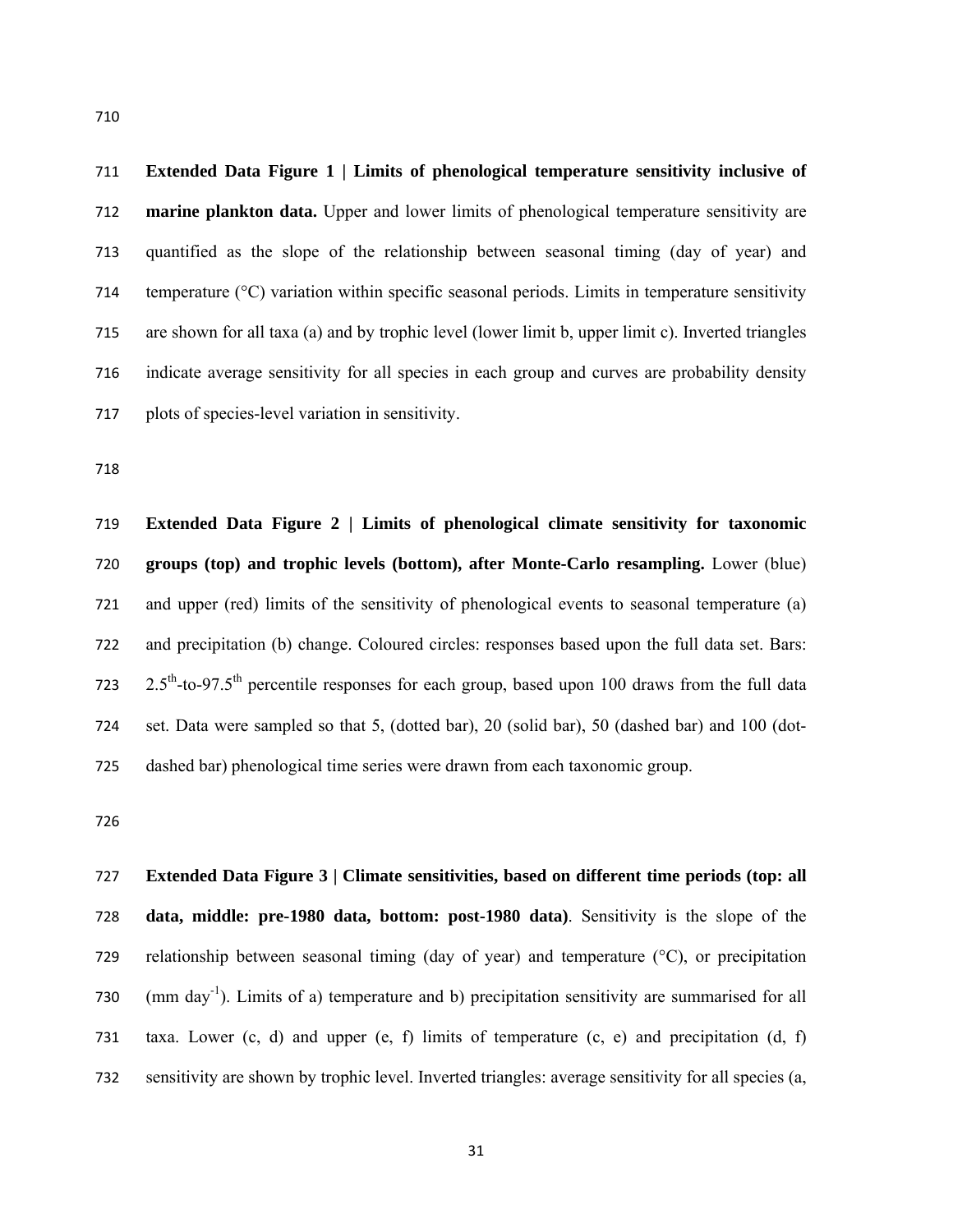b) or trophic levels (c-f). Curves: kernel density plots: probability density distributions of species-level climate sensitivity i.e. the relative likelihood of different climate sensitivities within each species group.

# **Extended Data Figure 4 | Limits of phenological climate sensitivity for broad taxonomic groups (top: all data, bottom: post-1980 data only).** Lower (blue) and upper (red) limits of the sensitivity of phenological events to seasonal temperature (a) and precipitation (b) change 740 are shown. Coloured circles indicate the median response, and bars show the  $5<sup>th</sup>$ -to-95<sup>th</sup> percentile responses for each group. Sensitivity is quantified by summarising the species-level (random effects) responses from a mixed effects model including data for all taxa, and with taxonomic group as a fixed effect.

**Extended Data Figure 5 | Seasonal windows for Climate Sensitivity Profiles (CSPs).**  Estimated climatic sensitivity at the lower (a, c) and upper (b, d) limits of CSPs for 10,003 phenological series. Grey lines are seasonal time periods (x axis) within which climatic variables have their most positive/negative correlations with the seasonal timing of each phenological event. The y-axis indicates the slope coefficient for each of these correlations; a 750 measure of climate sensitivity (days change  ${}^{\circ}C^{-1}$ , or mm<sup>-1</sup>). Shown are the lower/upper limits 751 of  $CSP_{temp}$  (a, b, respectively) and the lower/upper limits of  $CSP_{precin}$  (c, d, respectively). Inset histograms show seasonal time window length (days).

**Extended Data Figure 6 | Time lags between phenological events and seasonal windows of climate sensitivity.** Frequency histograms showing the time lag (in days) between the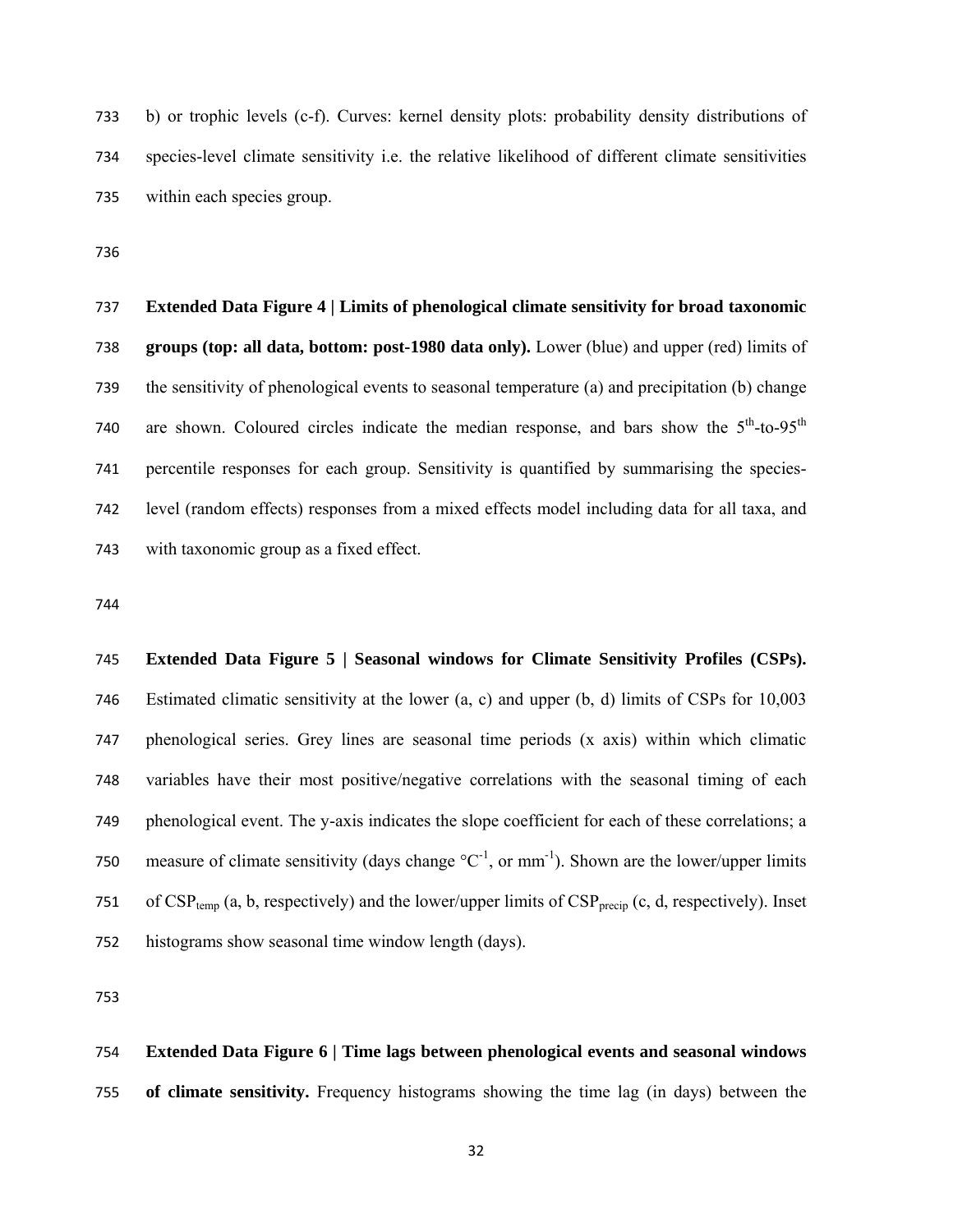mean timing of each phenological event and the end of seasonal windows corresponding to 757 the lower and upper limits of  $CSP_{temp}$  (a, b, respectively) and the lower and upper limits of  $CSP<sub>treei</sub>$  (c, d, respectively). Peaks at lags of around 1 year are where windows were identified that ended at the mean seasonal timing of an event, but in the previous year, due to temporal autocorrelation in climate data.

**Extended Data Figure 7 | Seasonal windows for Climate Sensitivity Profiles (CSPs) by trophic level.** Estimated climatic sensitivity at the lower and upper limits of CSPs for taxa at each of three trophic levels. Formatting is the same as in Extended Data Figure 5. Shown are 765 the lower and upper limits of  $CSP_{temp}$  (a, b, respectively) and the lower and upper limits of  $CSP<sub>precision</sub>$  (c, d, respectively).

**Extended Data Figure 8 | Example Climate Sensitivity Profile (CSP).** Temperature 769 sensitivity (CSP<sub>temp</sub>) for alderfly (*Sialis lutaria*) emergence from Windermere, UK. Solid black line: sensitivity of first emergence to water temperature on different days of the year 771 (days change  $^{\circ}C^{-1}$ ). Grey horizontal lines: 2.5 and 97.5 percentiles of these sensitivity values. Solid orange curve: GAM smoother fitted through the sensitivity values with associated confidence intervals (dashed orange curves). Horizontal bars indicate where GAM confidence intervals exceed the percentiles of the original sensitivity values, indicating seasonal windows at the limits of the climate sensitivity profile.

**Extended Data Table 1 | Modelled relationships between seasonal timing and climate variables for n=10,003 phenological time series.** Climate Sensitivity Profiles (CSPs) fall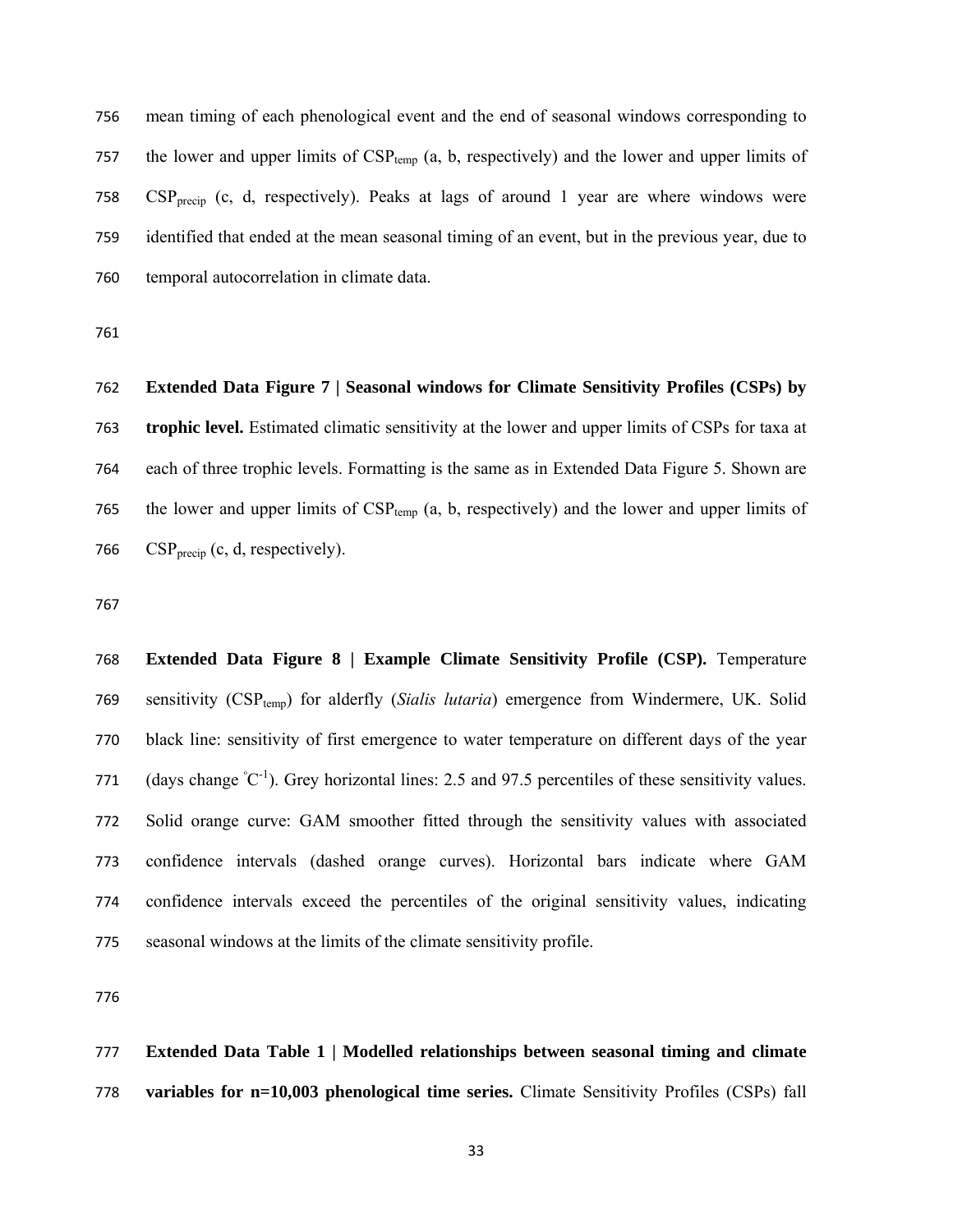within three broad response-types; events always advance with increases in the climate variable irrespective of the seasonal timing of climate change (CSP Type I, Fig. 1 - red curve), events are always delayed by increases in the climate variable irrespective of the seasonal timing of climate change (CSP Type III, Fig. 1 - blue curve), and events may be advanced or delayed by increases in the climate variable, depending on the seasonal timing of climate change (CSP Type II, Fig. 1 - orange curve). Shown are the percentage of series that fall in each Type (% series), the percentage of effects that are statistically significant at 786 P<0.05 after multiple testing correction (% effects significant).  $\Box$  Based only on freshwater and terrestrial taxa, for which precipitation data were available. † NA indicates effect not evaluated, due to lack of precipitation data for marine taxa

**Extended Data Table 2 | Parameter estimates and test statistics from climate-phenology mixed-effects models.** Presented are fixed-effect parameter estimates from each model; the intercept and slope for each climatic predictor. Following R convention, absolute parameter estimates are provided for an assigned "baseline" group within each model (*b*), and remaining estimates are given as differences from this baseline (*Δb*). Each estimate has an associated standard error and *t* statistic in parentheses (standard error, *t*). Climatic predictors include mean temperature and precipitation in seasonal windows at the upper and lower limit of the climate sensitivity profile for each phenological series. The number of observations, *n*, is 370,725. □ Models were re-run including the marine plankton data, and excluding 799 precipitation effects (see text). In these models the number of observations,  $n = 379,081$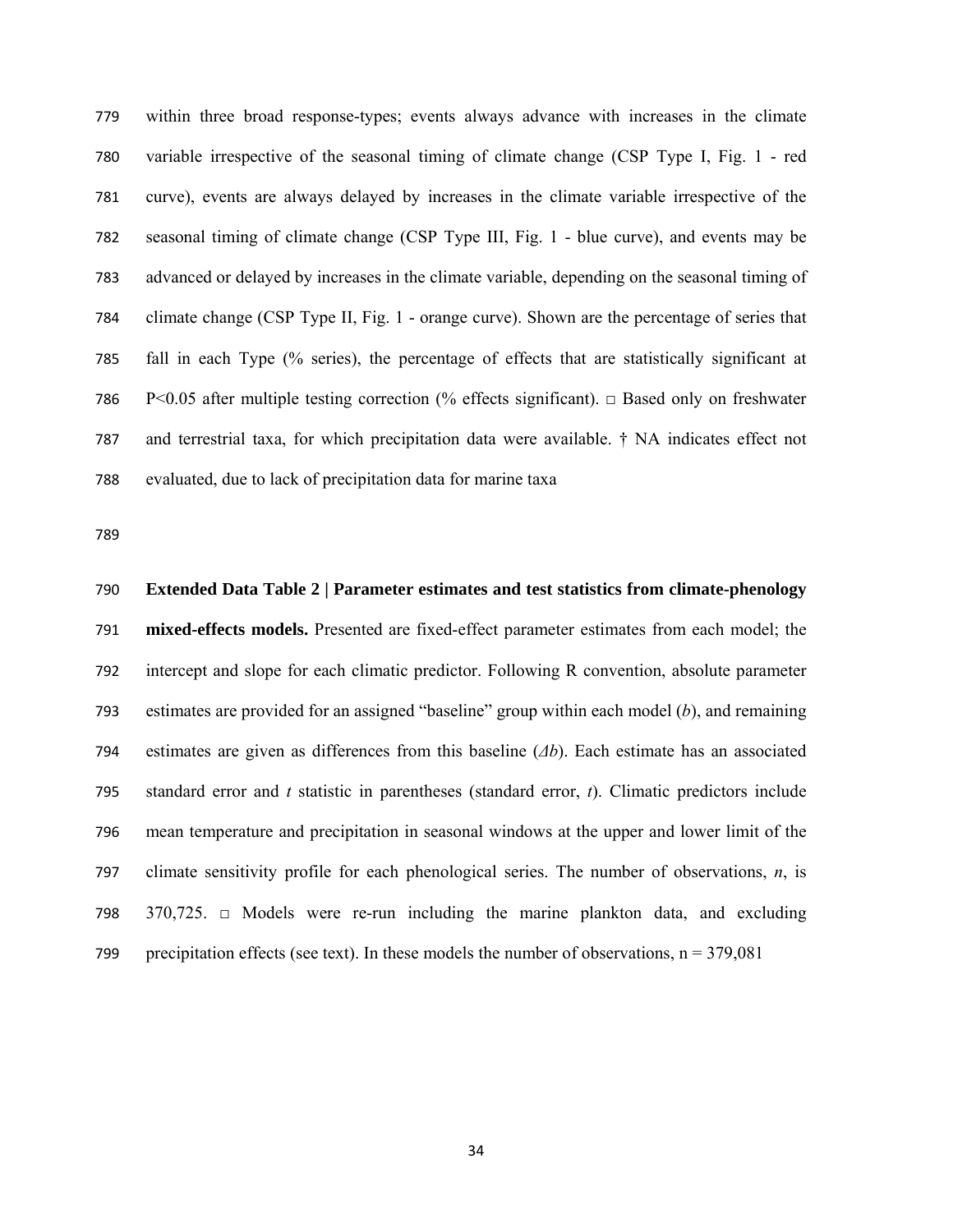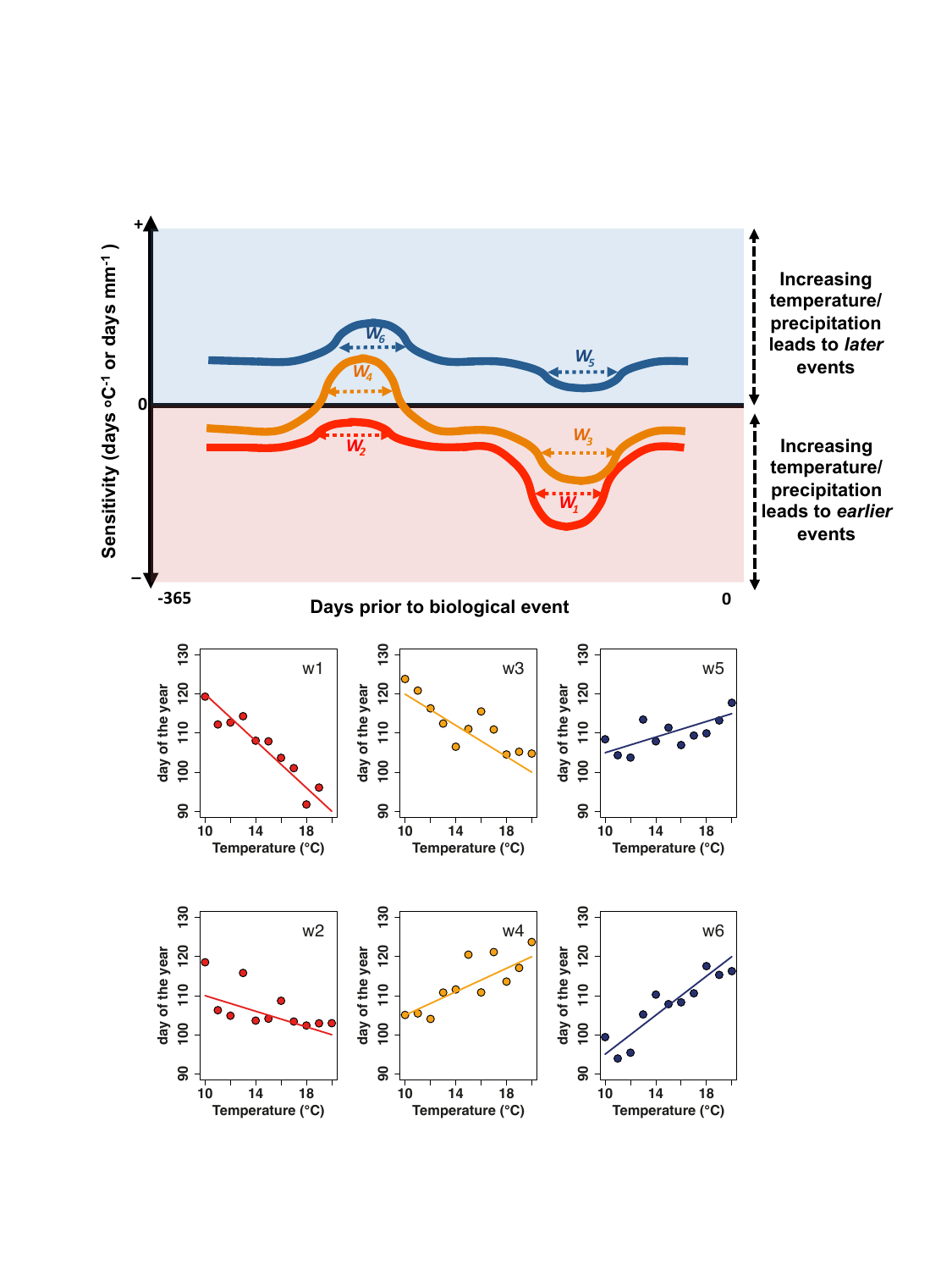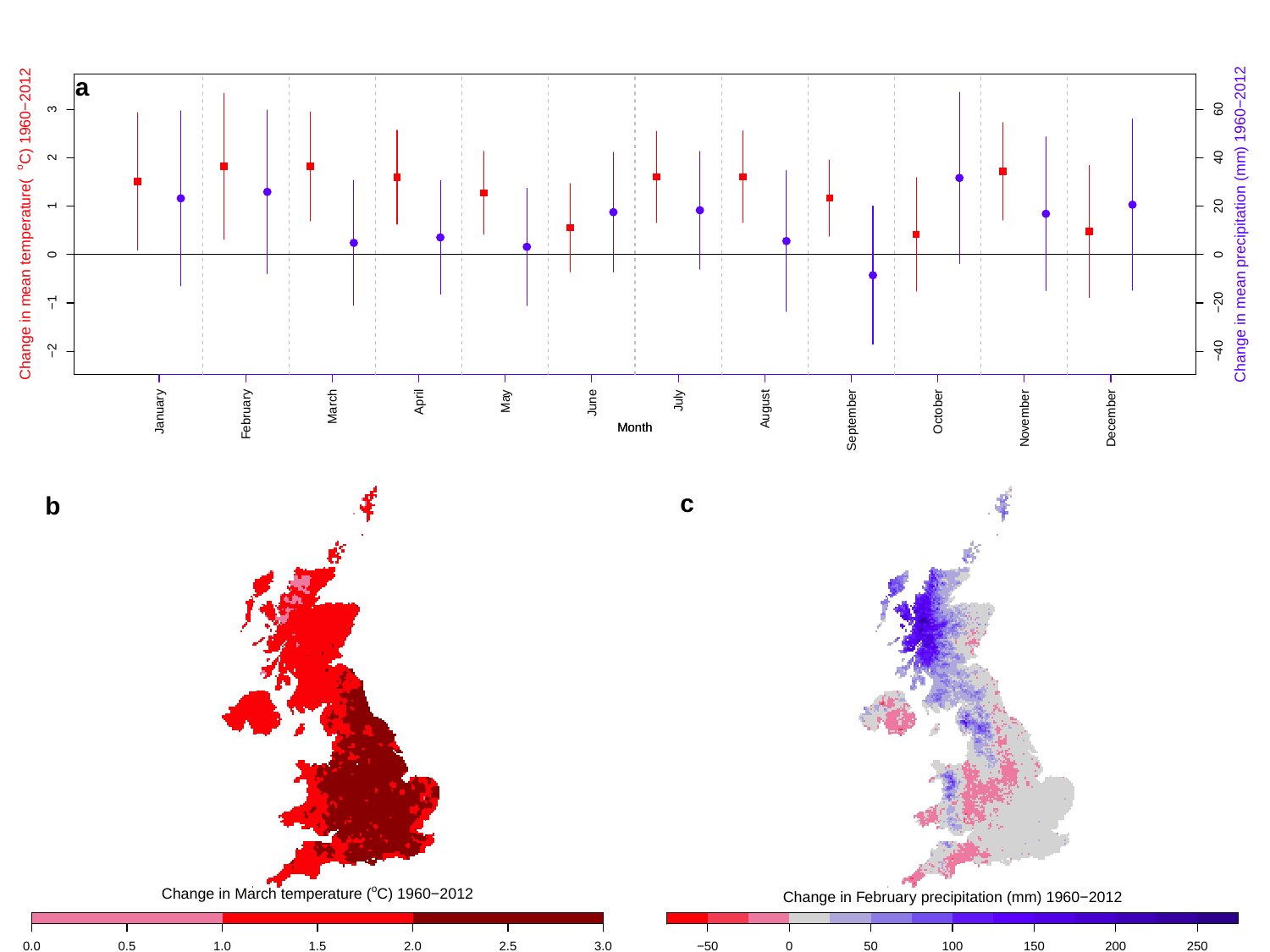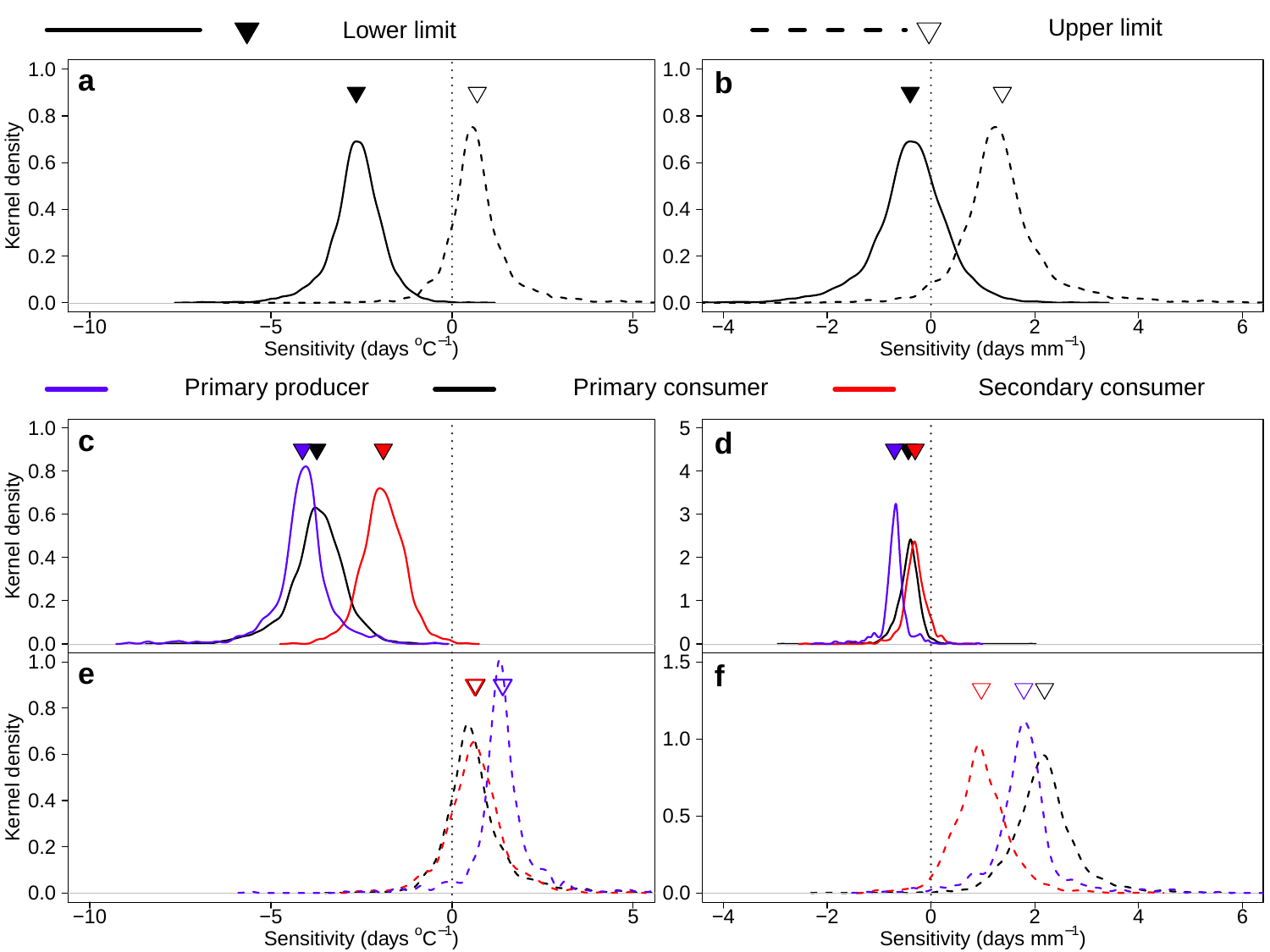